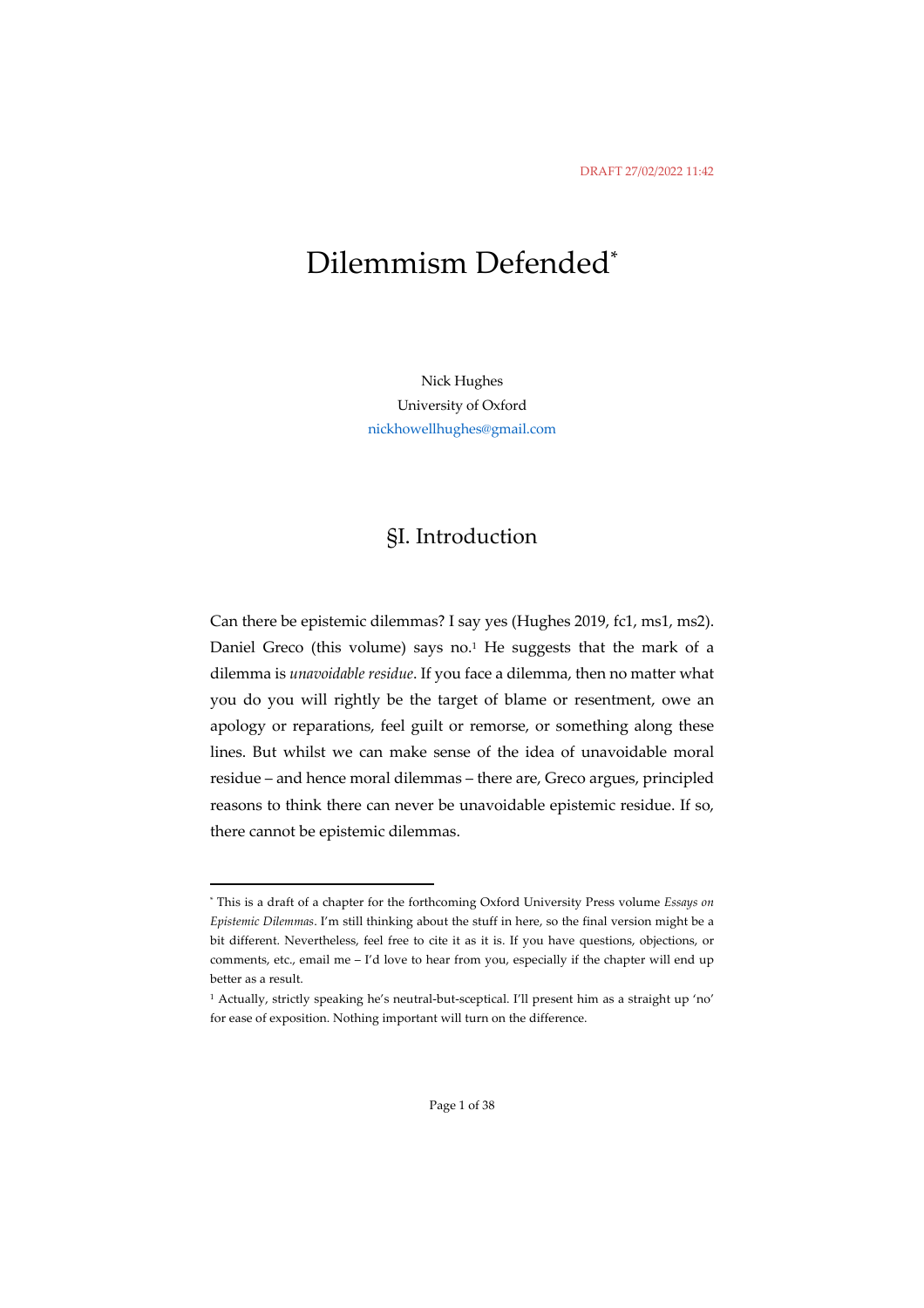Greco's argument is unsuccessful. In the first part of this chapter I'll explain why. Nevertheless, his essay poses an important challenge to those of us who maintain that there are epistemic dilemmas. Greco thinks that if we don't identify epistemic dilemmas with unavoidable epistemic residue, disputes between those who argue that there are epistemic dilemmas and those who argue that there aren't may turn out to be merely verbal. This is wrong; they don't. In the second part of the chapter I'll explain why.

I'll start, in §2, by saying a bit about what epistemic dilemmas are and why there can be such things. In §3 I'll present Greco's anti-dilemmas argument. In §4 I'll identify three problems with the argument, which should lead us to reject it. In §5 I'll argue that there could be epistemic dilemmas even if the mark of an epistemic dilemma was unavoidable epistemic residue. In §6 and §7 I'll discuss the matter of verbal disputes. I'll show how diagnostic tools other than residue can be used to adjudicate between dilemmic and non-dilemmic views.

### §II. Dilemmism

I call the view that there are epistemic dilemmas 'dilemmism'. An epistemic dilemma is a conflict in epistemic 'oughts'. A paradigmatic example is a situation in which you ought (epistemically) to adopt doxastic attitude D, and at the same time ought (epistemically) not adopt doxastic attitude D. I call these 'conflict cases'. In conflict cases, whatever you do, you'll do something wrong from the epistemic point of view.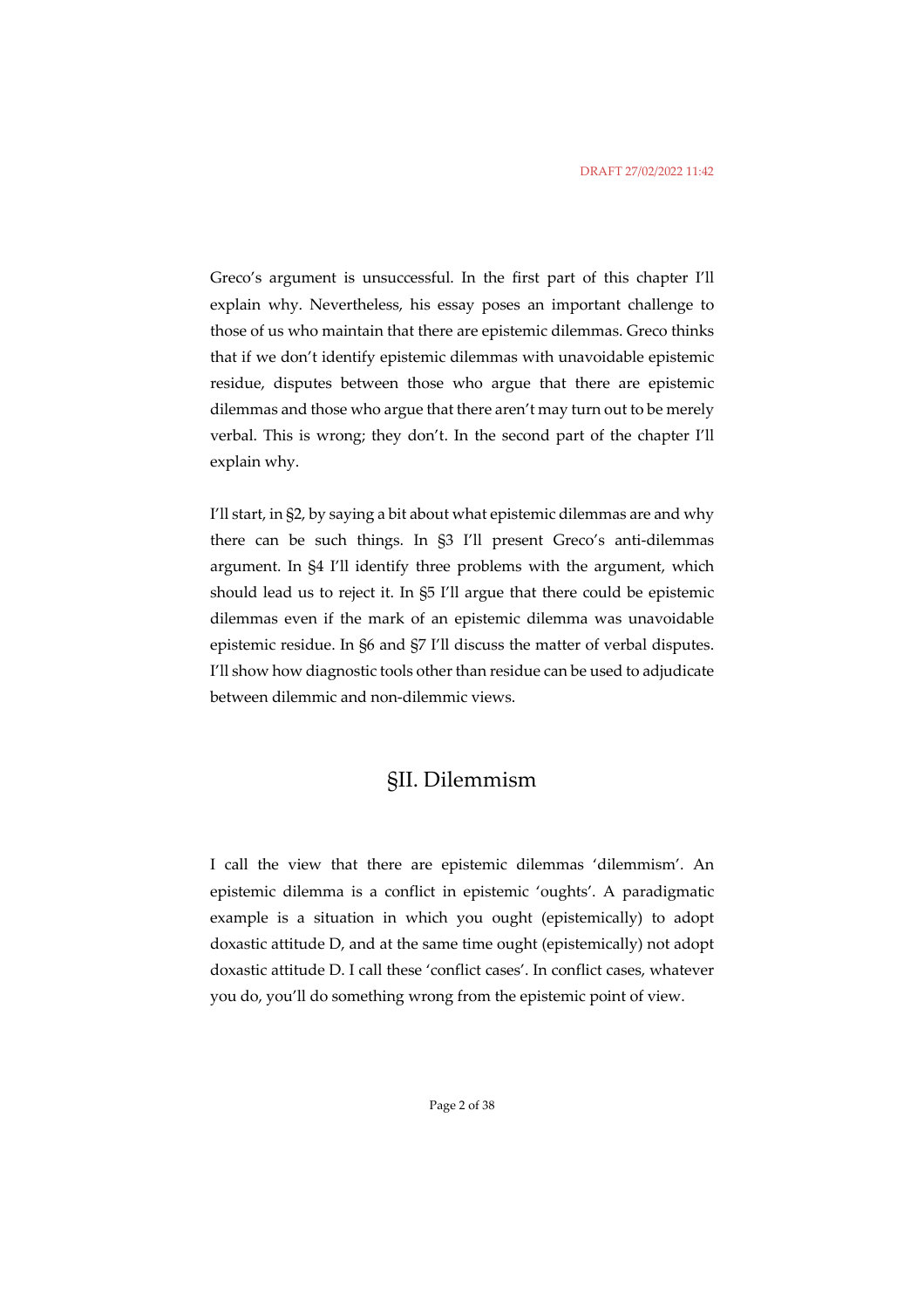Here's an example, which will be my focus in this chapter.<sup>2</sup> Consider these two norms:

> KNOWLEDGE:One ought, epistemically, to believe that p only if one knows that p

> RATIONALITY: One ought, epistemically, to be epistemically rational

In some circumstances they issue conflicting instructions. To see this, consider the following case (c.f. Hughes fc1, ms1):

> BRUEGHEL: *The Crucifixion*, a painting by Pieter Brueghel the Younger, hangs in a church in a small town in Northern Italy. A gang of thieves intends to steal it. After weeks of planning, late one March night they quietly disable the church alarm system, break in through the apse door, snatch the painting from its frame, and make their escape. Back at the boss's house, they celebrate; they expect to negotiate a large ransom from the government for its return. Meanwhile, the local police are also celebrating. After being tipped off about the thieves' plan, they set up a hidden camera in the church and replaced the painting with an identicallooking replica. Now they can use the camera footage to identify the thieves. The actual Brueghel is sitting in a vault in the basement of the Uffizi.3

<sup>2</sup> This isn't the only kind of epistemic dilemma. For discussion of others, see Hughes (2019, fc1, ms2).

<sup>3</sup> This is based on a true story. Check it out: https://www.bbc.co.uk/news/world-europe-47568323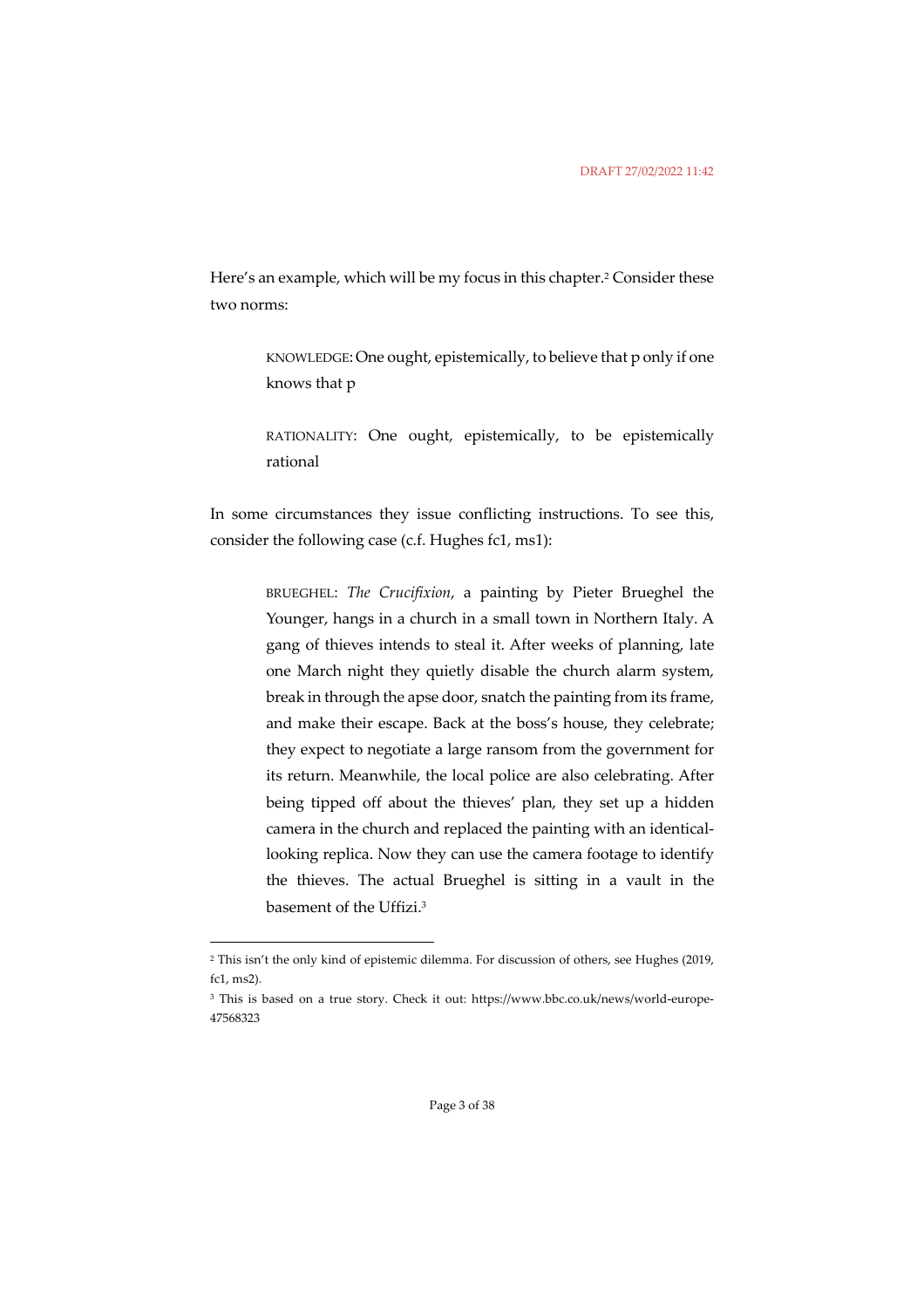Let ' $p'$  = 'the thieves have a painting by Brueghel'. According to KNOWLEDGE the thieves shouldn't believe that p, because it's false. But it would be irrational for them not to believe it. So according to RATIONALITY they should believe that p. Hence, if KNOWLEDGE and RATIONALITY are both genuine epistemic norms, the thieves should believe that p, and, at the same time, shouldn't believe that p. That is, they face an epistemic dilemma. According to dilemmism, that's just how it is; we shouldn't try to avoid the dilemmic conclusion by denying one of the norms, or by claiming that one is weightier than the other, or anything like that.

Why accept the dilemmic view? Mark Nelson (2020) suggests that dilemmists might be driven by a perverse delight in making philosophical mischief, or perhaps by a kind of Romantic misologism. Now, I enjoy mischief and misologism as much as the next person, but my reasons are altogether less exciting. There are three of them. First, dilemmism allows us to embrace simple and straightforward interpretations of KNOWLEDGE and RATIONALITY. *Prima facie*, conformity with them is non-optional from the point of view of epistemic normativity. Dilemmism accommodates this observation. That is a good reason to accept it. The price to be paid is accepting epistemic dilemmas. It is a price worth paying. Second, as I have argued elsewhere (Hughes 2019, fc1, ms1), objections to the dilemmic view aren't nearly as persuasive as they might first seem. Third, (as we'll see), there is no plausible non-dilemmic account of these norms. So we're stuck with dilemmism whether we like it or not.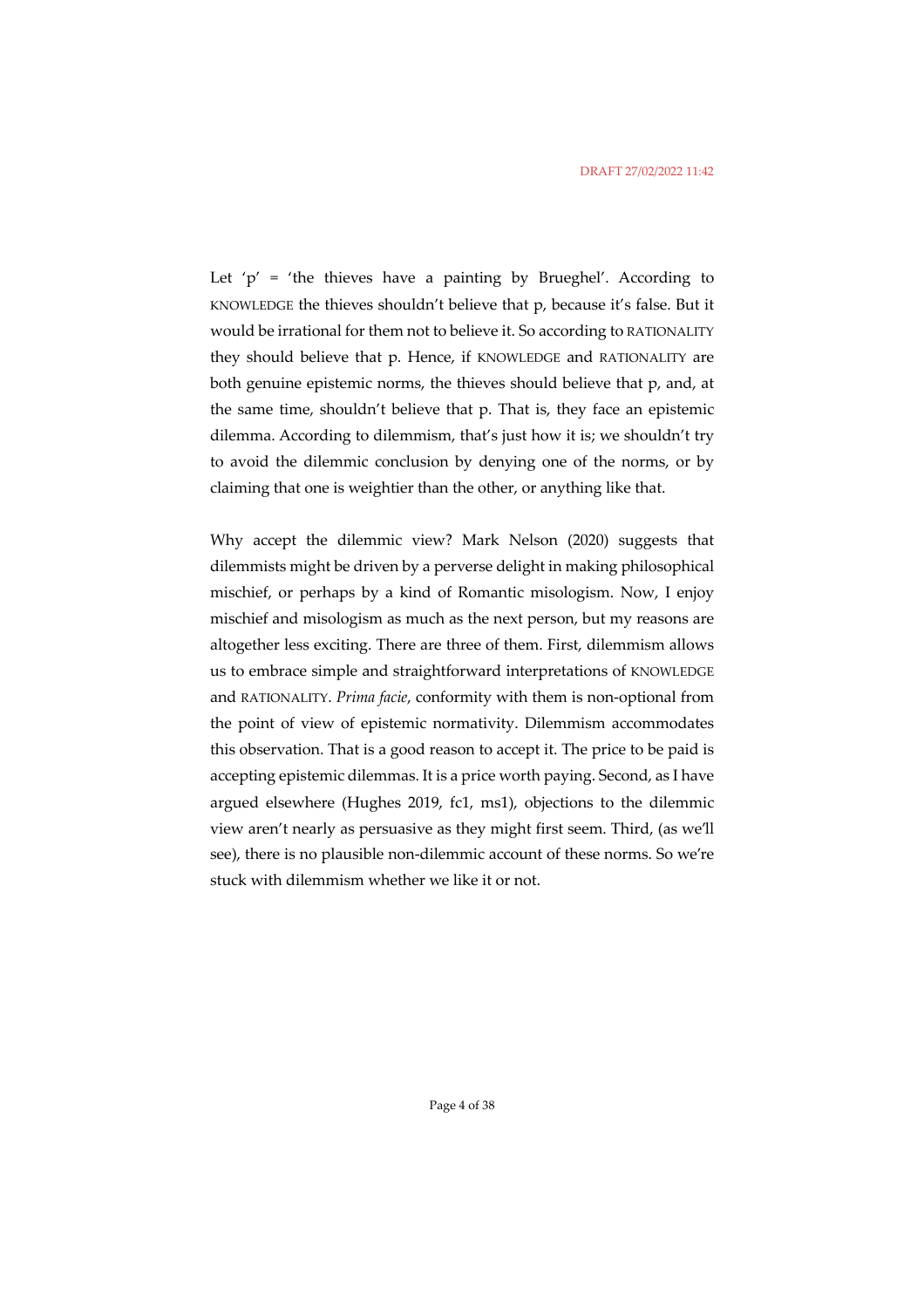# §III. Greco's Anti-Dilemmas Argument

#### *§3.1. Epistemic Blame*

Greco thinks dilemmism is untenable. His anti-dilemmas argument starts with the idea that the mark of a moral dilemma is unavoidable moral residue. According to this view, a situation is a moral dilemma just in case, whatever you do in that situation, you will rightly be a target of blame or resentment, owe an apology or reparations, feel guilt or remorse, or something along these lines. Consider the famous case of Sartre's student. He was torn between staying home with his mother, for whom he was the only source of comfort and solace in life, and leaving home to fight fascism with the Free French. It's not implausible to suppose there would have been some kind of moral residue whatever he did. If he stayed home to look after his mother, he would have, not unreasonably, felt guilty for not joining the struggle. But if he left home to join the struggle, he would have felt guilty for abandoning his mother – once again, his guilt would not have been unreasonable.

If the mark of a moral dilemma is unavoidable moral residue, it's natural to think that the mark of an epistemic dilemma – if there can be such a thing – is unavoidable epistemic residue. But what could this residue be? One possibility is that it is just the same thing as moral residue. If so, an epistemic dilemma is a situation in which guilt, remorse, blame, resentment, apologies, reparation, or some such is unavoidable whatever you believe. As Greco points out, if that's right, then it is implausible to think there are epistemic dilemmas – at least of the kind I think there are.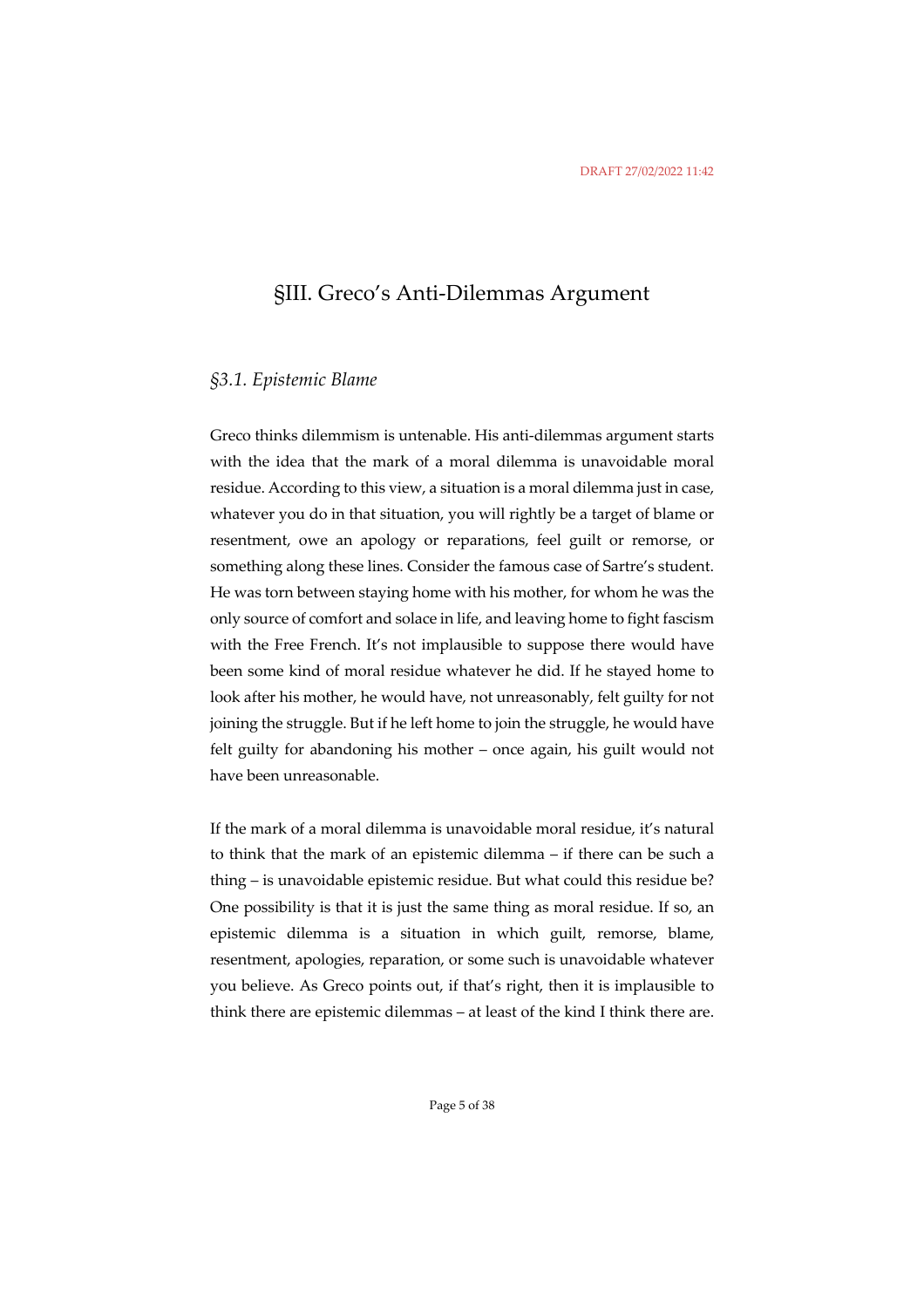That's not to say that this kind of residue never attaches to beliefs. If I believe that you committed some heinous crime, purely on the basis of a prejudice against you, and without any evidence, then it would be appropriate for you to feel resentful. I should also feel guilty, and I owe you an apology too. But it is surely a mistake to think that these sorts of reactions are *always* appropriate in response to people believing what they don't know or believing irrationally. They wouldn't be appropriate reactions to have towards the thieves in the BRUEGHEL case when they falsely believe that they have a Brueghel, for instance.

For this reason, Greco argues that dilemmists are better off looking for a distinctive kind of epistemic residue. He proposes that it consists in *epistemic blame*, which he understands as the withdrawal of trust in a person as a reliable source of information:

> EPISTEMIC BLAME AS TRUST WITHDRAWAL*:* To epistemically blame someone is to withdraw trust in them as a reliable source of information.4

Greco argues that if epistemic residue is understood along the lines of EPISTEMIC BLAME AS TRUST WITHDRAWAL, it cannot be unavoidable. If the mark of an epistemic dilemma is unavoidable epistemic residue, it follows that there cannot be epistemic dilemmas.

*§3.1. The Reflection Argument*

<sup>4</sup> As Greco emphasises, withdrawal may only be *partial* (you still give their word *some* weight) and *local* (it may only concern certain topics).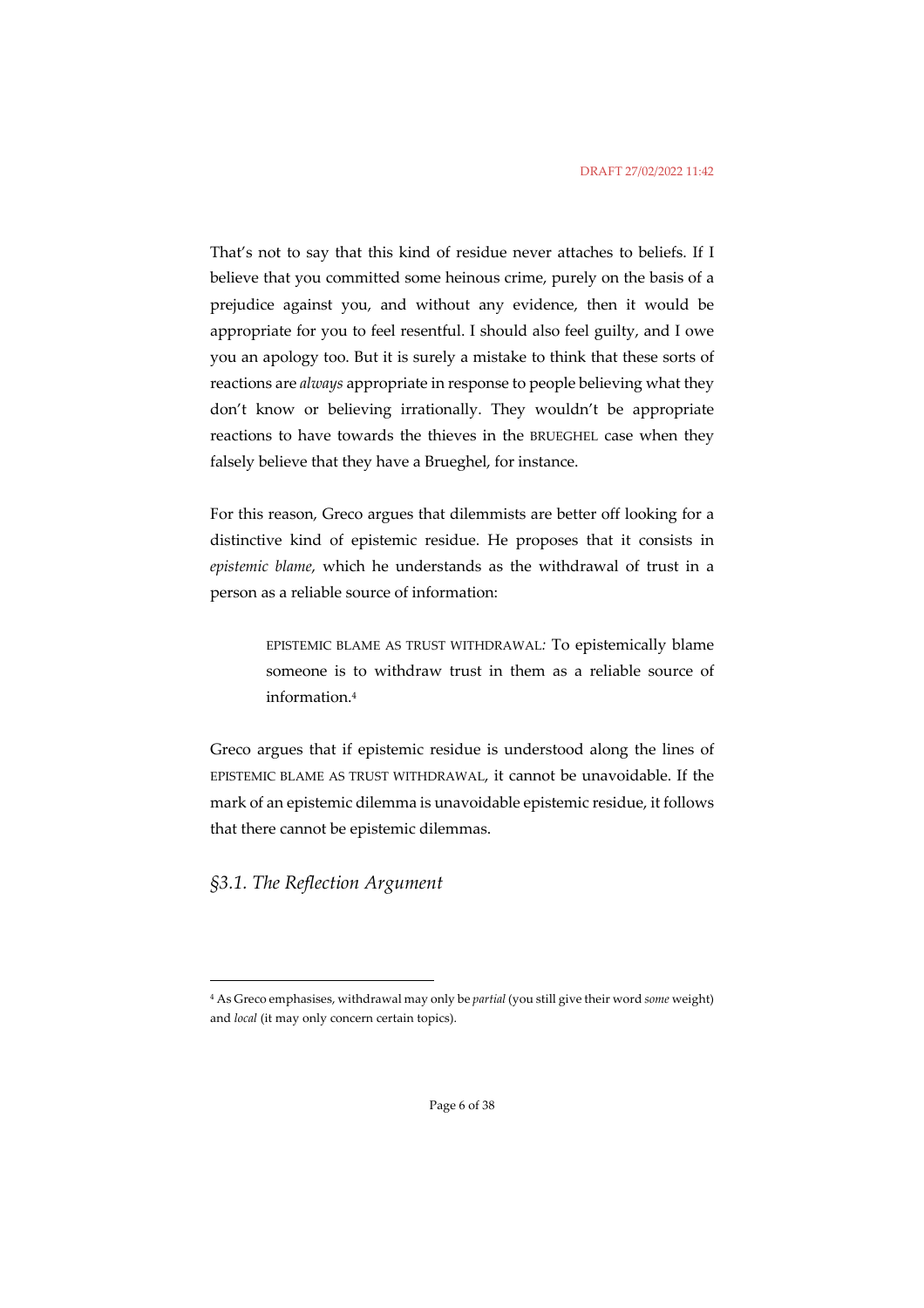I'll call Greco's argument the 'Reflection Argument', because it starts from the assumption that the following is a requirement of rationality:

> REFLECTION: Your present beliefs should be a weighted guess as to what your future beliefs will be.

REFLECTION is motivated by the idea that if you know it's likely that you'll get compelling evidence for p tomorrow, this should be reflected in your beliefs *today* – you should already be confident that p is true.5

The Reflection Argument is simple. However, a word of caution: in order to best understand the argument, it will be helpful to put the KNOWLEDGE vs. RATIONALITY conflicts described above out of mind for the time being (I'll have much more to say about them shortly) and just consider *in the abstract* the idea that there could be unavoidable epistemic residue in the form of EPISTEMIC BLAME AS TRUST WITHDRAWAL. That is, consider the general idea that there can be situations in which, whatever someone believes, it will be appropriate for you to withdraw trust in them as a reliable source of information. Done that? Good. Now for the argument.

It goes like this. Suppose that at time  $t<sup>1</sup>$  you treat Dylan as a reliable epistemic surrogate, meaning that you're prepared to defer to her judgement on a wide range of questions. At  $t<sup>1</sup>$  you believe that p on Dylan's say-so. Let's say that  $p = 'v$ itamin C prevents the common cold'. However, you know that at t<sup>2</sup> she will face what you will regard as an epistemic dilemma. As a result, whatever attitude she forms at t<sup>2</sup> you will

<sup>&</sup>lt;sup>5</sup> As Greco notes, the principle may need to be refined to handle tricky cases. For instance, we don't want to say that if you know that you'll believe that p tomorrow because you will have been brainwashed, you should believe that p today. We can ignore such complications here.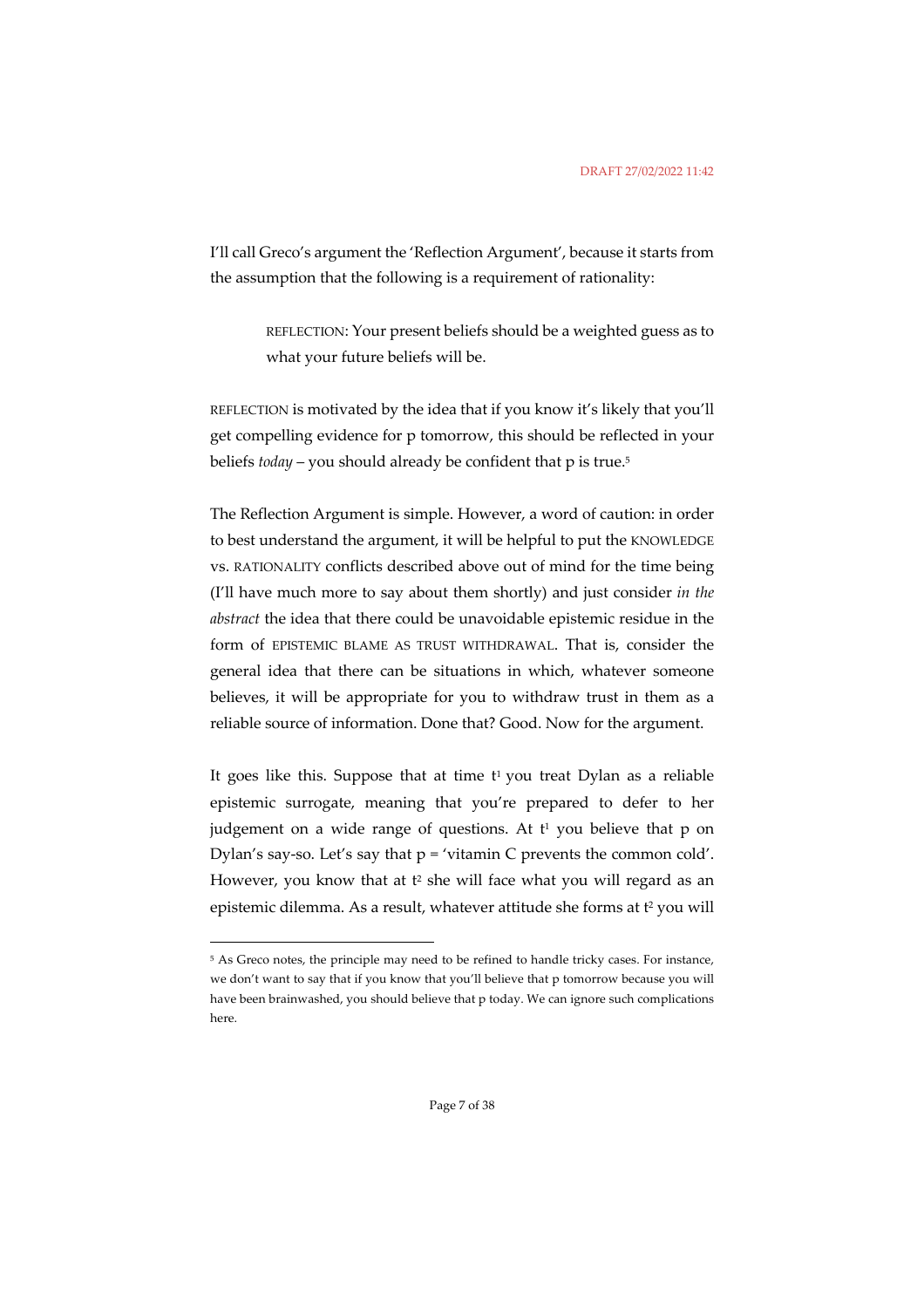judge her to be epistemically blameworthy. Given EPISTEMIC BLAME AS TRUST WITHDRAWAL, this means that you know at  $t^1$  that at  $t^2$  you will no longer be prepared to defer to Dylan's judgement about p. But of course you don't blame her at t<sup>1</sup>, as she hasn't encountered the dilemma yet, and so hasn't yet done anything to merit blame. So, you are still prepared to defer to her at t<sup>1</sup> by believing that p on her say-so. But this means that you violate REFLECTION – you believe that  $p$  (= vitamin C prevents the common cold) on Dylan's say-so at  $t^1$  whilst at the same time knowing that at  $t^2$ you'll regard yourself as having insufficient evidence to believe this, Dylan having revealed herself to be untrustworthy. So, the existence of epistemic dilemmas is incompatible with REFLECTION. Since REFLECTION is true, it follows that there cannot be epistemic dilemmas.

### §IV. Why the Reflection Argument Doesn't Work

Should we conclude on the basis of the Reflection Argument that there cannot be epistemic dilemmas, then? No. There are three serious problems with the argument.

### *§4.1. Blame and Quasi-Blame*

The first problem is this. The argument depends on the assumption that you cannot rationally, or perhaps even literally, "blame" Dylan at t<sup>1</sup> for what she will do at t<sup>2</sup> by withdrawing trust in her at t<sup>16</sup>. For suppose that you could. In that case, you would not be doomed to violate REFLECTION.

<sup>6</sup> The scare quotes around "blame" are deliberate, for reasons that will soon become clear.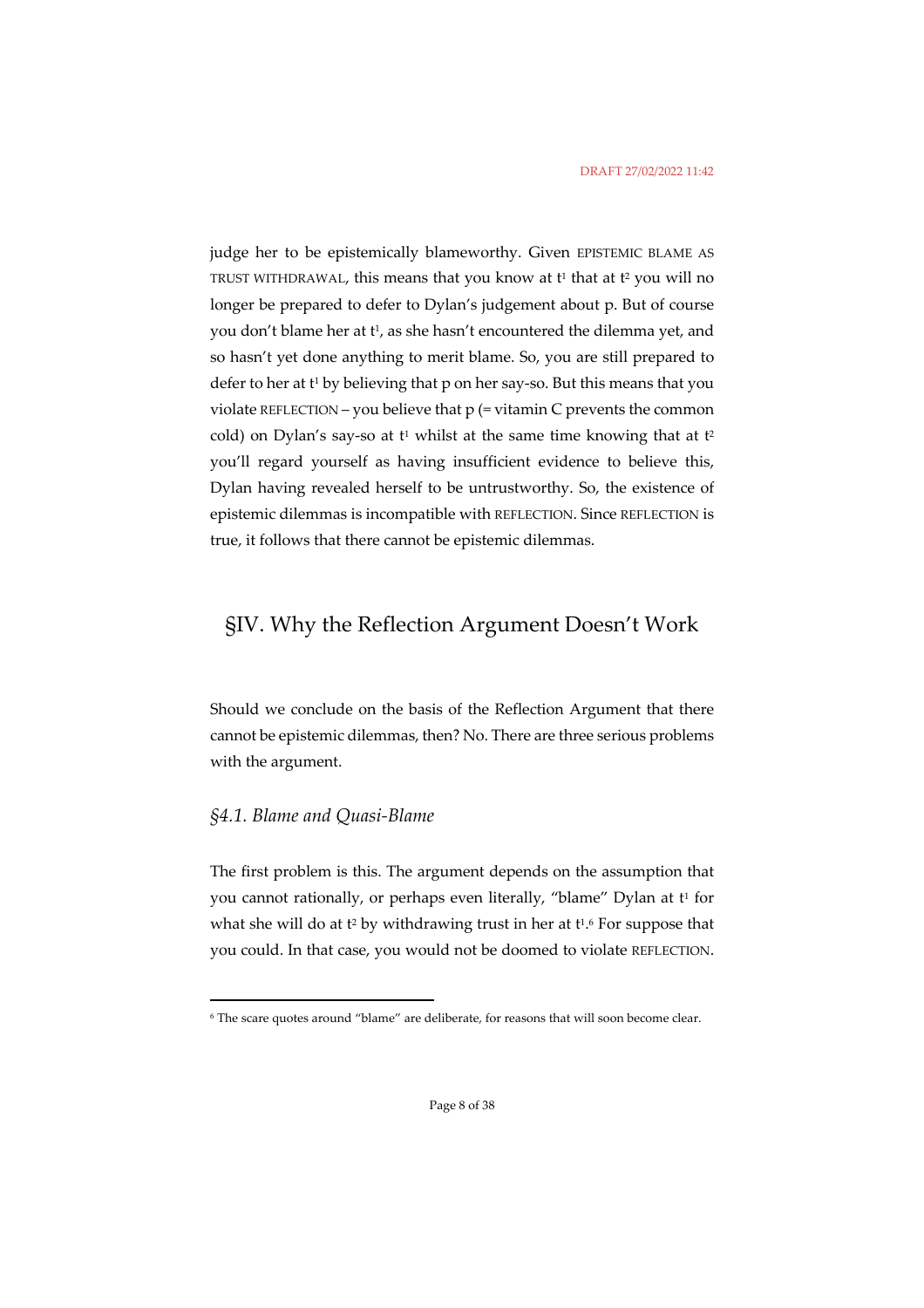Upon coming to know that she will face what you regard as a dilemma at t2, you could, rationally, revise your belief that p *at t1*. And if you did, you wouldn't violate REFLECTION. That is, you wouldn't be in a state of believing that p even whilst knowing that soon you will regard yourself as having insufficient evidence to believe that p.

But is it true that you cannot, or at least should not, "blame" Dylan at  $t<sup>1</sup>$ for what she will do at  $t^2$  by withdrawing trust in her at  $t^1$ ? I don't think so. What might well be true is that you cannot blame someone for  $\varphi$ -ing before they have φ-ed in the ordinary sense of 'blame'. If I know that you'll betray me next year, then whilst I might feel angry and resentful about the fact that you *will* betray me, it is tempting to say that I cannot blame you *for* betraying me until you've actually done the deed. Or, even if I can, I shouldn't – preemptive punishment is wrong. But the kind of "blame" that Greco's argument makes use of quite clearly isn't blame in the ordinary sense. One can withdraw epistemic trust in a person without any of the characteristic properties of blame (anger, resentment, etc.) being present. Here's an example. Suppose your kindly grandfather develops dementia. You begin to notice a decline in his cognitive performance – he starts saying strange things for which he has no evidence. You downgrade epistemic trust in him as a result. But do you *blame* him? Certainly not, at least in the ordinary sense of blame. You harbour no anger or resentment towards him – only pity.

This suggests that epistemic blame, as Greco defines it in EPISTEMIC BLAME AS TRUST WITHDRAWAL, isn't really a kind of *blame* at all. Or, if it is, it is atypical. So, in order to avoid confusion, it will be useful to give it a different name. Let's call it 'quasi-blame'.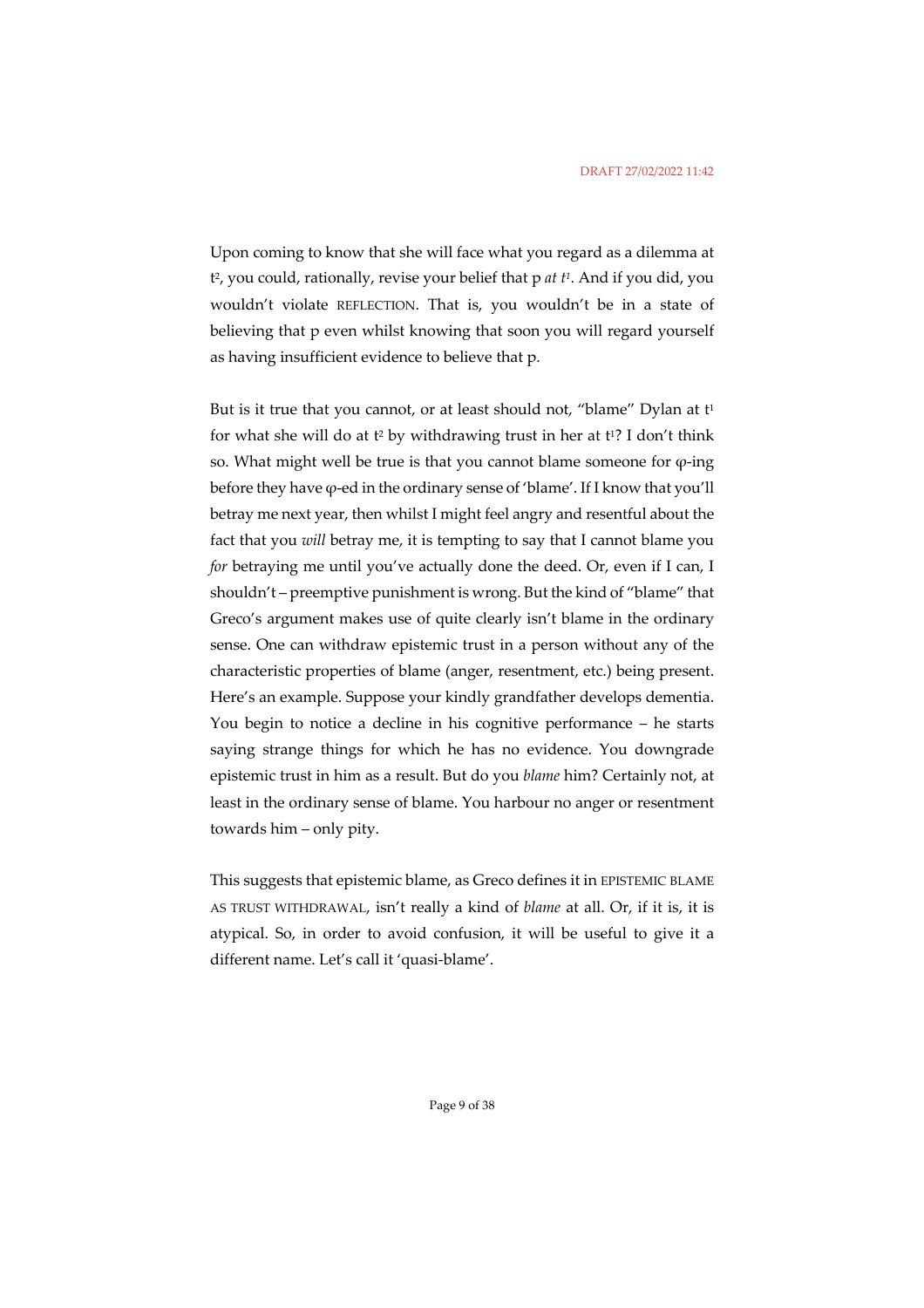It might not be possible or rational to preemptively blame someone at  $t<sup>1</sup>$ for what they haven't yet done but will do at  $t^2$ . But is it possible to preemptively quasi-blame someone at  $t^1$  for what you know they will do at  $t^2$  by withdrawing trust from them at  $t^1$ ? And if it is possible, can it also be rational? The answer to both of these questions is surely 'yes'. To see why, let's put dilemmas aside for a moment. Imagine that an episode of InfoWars has just been broadcast, propagating spurious evidence-free conspiratorial nonsense as usual.7 Dylan hasn't seen it yet. But you know that she will, and that when she does, she'll be taken in by it. Given this, it would be rational for you to withdraw epistemic trust in her now. There's no need to wait, because you already know everything you need to know about her epistemic incompetence. This shows that preemptive quasiblame is both possible and sometimes rational.

Now, back to dilemmas. You know at  $t^1$  that Dylan will face what you regard as an epistemic dilemma at t<sup>2</sup>, and so no matter what she does you will withdraw epistemic trust in her. What is the rational thing for you to do now, at t<sup>1</sup>? Well, given that preemptive quasi-blame can be rational, it might well be to withdraw trust in her *now*. Nothing Greco has argued shows us otherwise.8 But if you do withdraw trust in her now, you won't

<sup>7</sup> For readers fortunate enough not to be familiar with InfoWars, it is a far-right US website and "news" show which promotes New World Order, 9/11, chemtrail, QAnon, and false flag, conspiracy theories.

<sup>8</sup> Curiously, Greco seems to agree, but misses the significance of the point. He writes "…"punishment" for epistemic wrongdoing plausibly differs from punishment for moral wrongdoing. While it's a matter of some controversy, it's commonly held that it is immoral to blame or punish people for crimes that they haven't in fact committed, even when they almost certainly will commit some crime, or we know that they would commit such a crime in the right circumstances. More generally, the idea seems to be that bad (moral) character isn't enough—bad moral character must be manifested in some bad act for certain negative reactive attitudes to be warranted. But if epistemic "punishment" is just the withdrawal of deference, such a restriction isn't plausible. Bad "epistemic character" is enough to warrant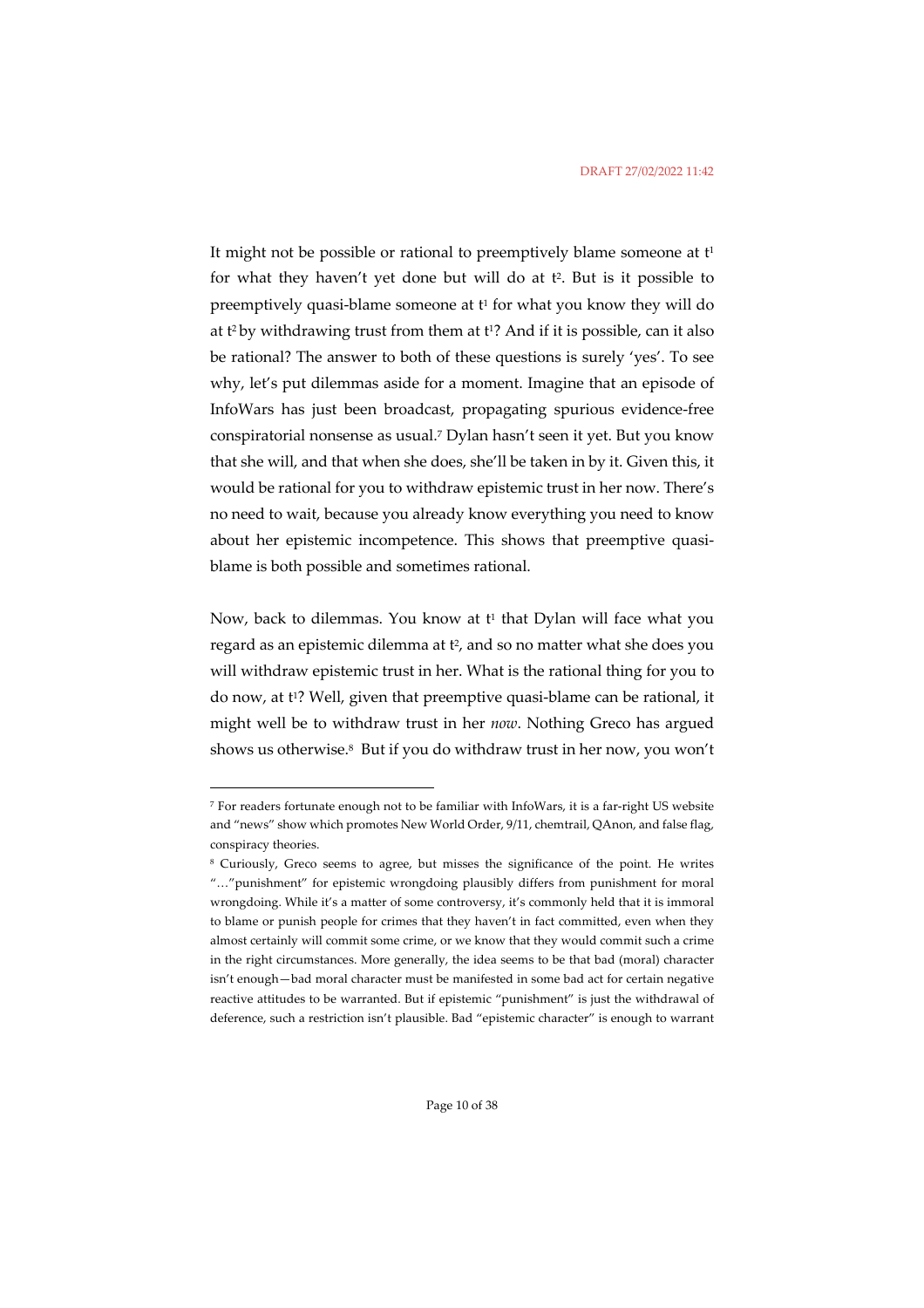violate REFLECTION, as you won't be in a state believing that p even whilst knowing that soon you'll regard yourself as having insufficient evidence to believe that p. This shows that there is no tension between REFLECTION, on the one hand, and the idea that epistemic dilemmas should be thought of along the lines of unavoidable trust withdrawal, on the other. But if not, then the Reflection argument doesn't work.

### *§4.2. Overgeneration*

The argument has another serious problem.

Epistemic dilemmas are situations in which one is subject to conflicting epistemic 'oughts', such that if one satisfies the first, one will violate the other, and vice versa, with the result that no matter what one does, one is guaranteed to do something wrong from the epistemic point of view. In order for the Reflection Argument to be effective against this view, we have to assume that a subject, S, has violated an epistemic ought in  $\varphi$ -ing only if it is appropriate to quasi-blame S for  $\varphi$ -ing. If we don't assume this, then the argument could not show that there cannot be epistemic dilemmas.

Now, consider the Dylan case again, but this time replace 'faces an epistemic dilemma' with 'violates epistemic norm N', where N is some

epistemic "punishment", even in the absence of some manifestation of that bad character in a cognitive act of (irrational) belief. If I know you're the sort of person who would believe in homeopathy, were you to consider the question, then I know you have poor judgment, and this provides me the same sort of reason to cease relying on your concerning medical matters as I'd have if I knew that you had already considered the question and adopted a belief in homeopathy".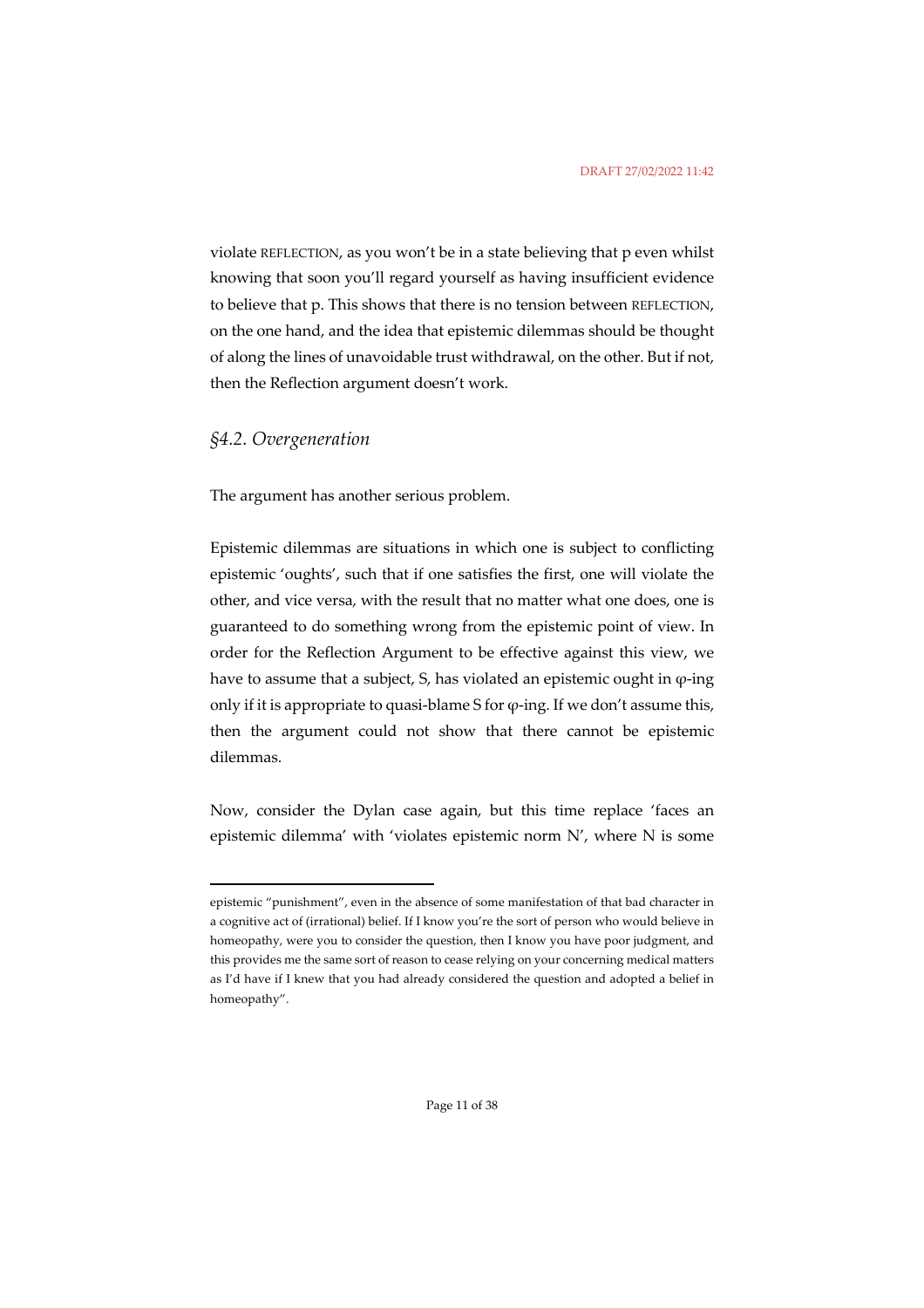candidate epistemic norm purporting to give rise to epistemic requirements, like, say, 'believe what your evidence supports'. So, at t<sup>1</sup> you know that at t2 Dylan will violate N, and you'll quasi-blame her as a result by withdrawing trust. On the assumption that it's not rational (and perhaps not even possible) to quasi-blame someone for φ-ing before they have  $\varphi$ -ed – an assumption we have already seen is essential to the Reflection Argument – we can now derive a violation of REFLECTION: you believe that p on Dylan's say-so at  $t^1$  even whilst knowing that you won't believe that  $p$  at  $t^2$  because Dylan will have shown herself to be untrustworthy. Following Greco's reasoning, we can now conclude that N isn't a genuine epistemic norm. But N could have been pretty much any putative epistemic norm. It could have been 'believe what your evidence supports'. It could even have been 'don't believe in a way that makes you epistemically untrustworthy'. So, if we accept the Reflection Argument, we will have to conclude that there aren't any epistemic norms at all. Hence, the argument overgenerates disastrously.

### *§4.3. Inscrutable Cognizers*

The third problem with the argument is what I'll call 'the problem of inscrutable cognizers'. Focus again on the assumption that S has violated an epistemic ought in  $\varphi$ -ing only if it is appropriate to epistemically quasiblame S for φ-ing by withdrawing trust. Assuming that these oughts are generated by epistemic norms, it follows that only creatures we are capable of trusting as reliable sources of information can be subject to epistemic norms. For if a creature cannot be trusted as a reliable source of information in the first place, trust cannot be withdrawn – you can't take back what was never given. But we stand, and are only able to stand, in this kind of trusting relationship with a rather limited range of creatures. Our fellow humans, most obviously, and perhaps a few non-human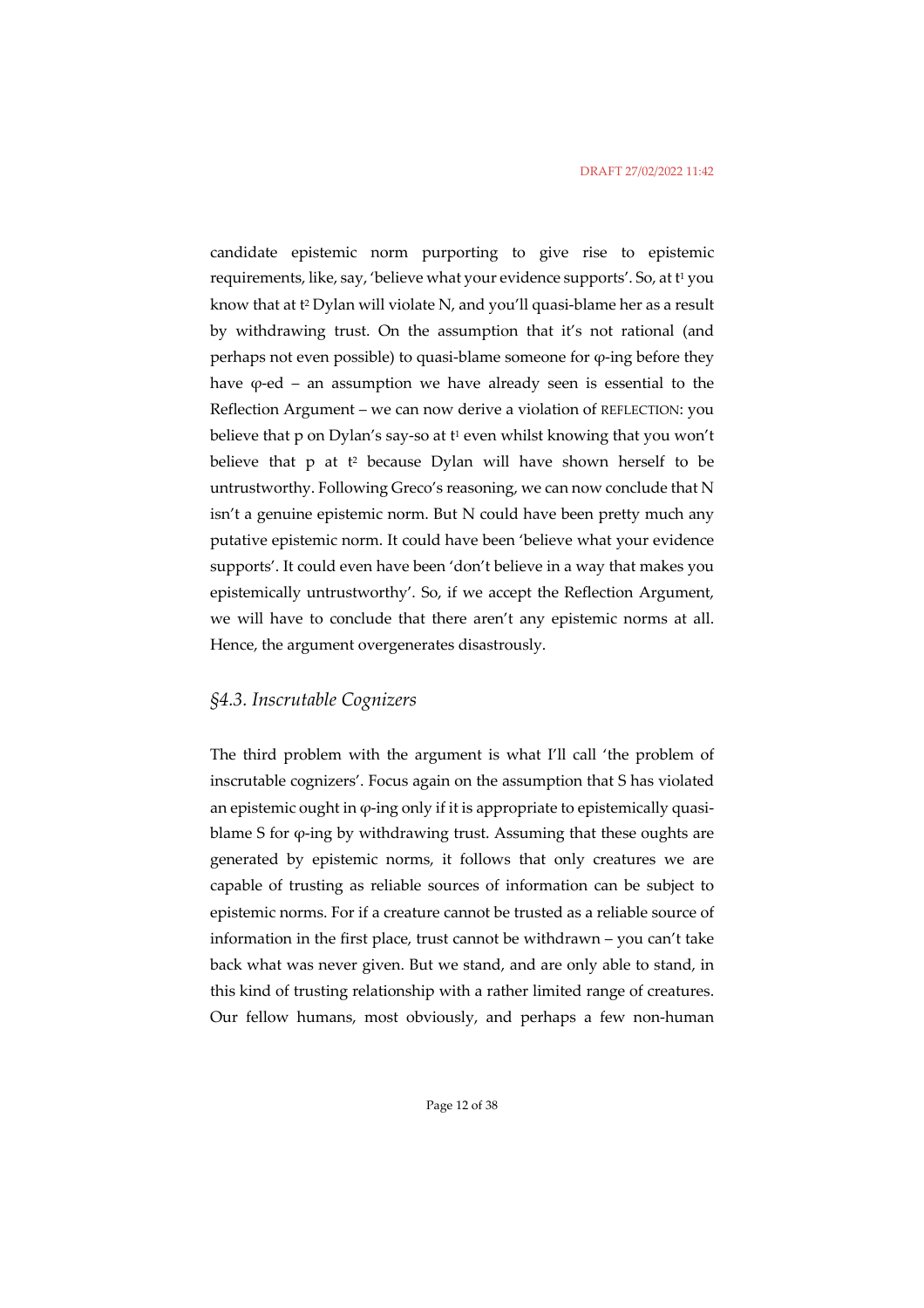animals such as guide dogs. But what about, say, octopuses and lobsters? Both are highly intelligent species. But it stretches credulity to suppose that we could rely on creatures so utterly alien to ourselves as reliable sources of information. *Ipso facto*, it is implausible to suppose that we could ever withdraw epistemic trust from them. It follows, given the assumption under consideration, that epistemic norms do not apply to them.

Should we accept this result? Many epistemologists will be happy to. It is often said that epistemic norms only apply to humans.<sup>9</sup> That's wrong. There's no denying that some epistemic norms are distinctly human. 'Don't trust InfoWars' – there wouldn't be much point in trying to understand octopus cognition by apply *that* norm. But the most basic and fundamental epistemic norms apply to virtually *all* cognizers, human or otherwise. KNOWLEDGE is a case in point. All animals, including octopuses and lobsters, need to know what's happening in their environment in order to navigate it successfully.10 RATIONALITY is another example. Plausibly, epistemic rationality is a matter of exercising cognitive dispositions that are conducive to knowing.11 The possession and exercise of such dispositions is just as important for an octopus or a lobster as it is for us.12

<sup>9</sup> See, for instance, Alston (1988) and Brandom (1994). The idea that epistemic norms only apply to humans seems to be implicit in the work of many contemporary epistemologists insofar as they propose norms that could not possibly apply to most non-human animals. <sup>10</sup> C.f. Kornblith (2002).

<sup>&</sup>lt;sup>11</sup> The pioneer of this way of thinking about epistemic rationality is Maria Lasonen-Aarnio (2010, 2020a, 2020b, fc1, fc2). See also Williamson (fc1, fc2) and Hughes (fc2, ms1).

<sup>&</sup>lt;sup>12</sup> Of course, we may not feel comfortable using the words 'rational' or 'irrational' when talking about octopuses and lobsters. This is revealing, and I will have more to say about it momentarily. In the meantime, we can simply note that nothing forces us to use these words – they could be replaced by technical terms that don't have the same connotations. The substantive point would still stand.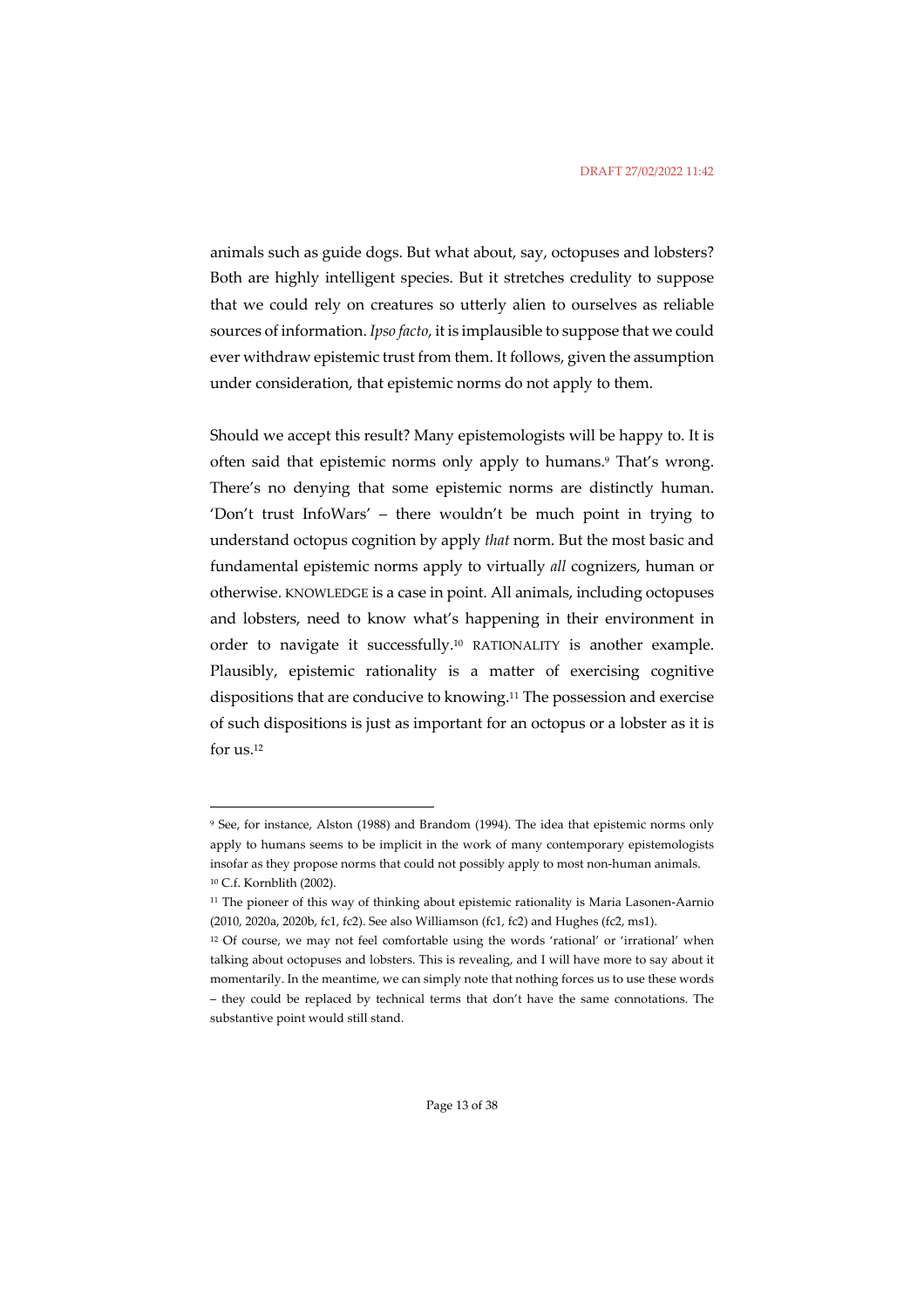If epistemic norms apply to non-human animals, why do so many epistemologists think otherwise? Here's what I think is going on. Many of our everyday epistemic evaluations are infused with Strawsonian reactive attitudes – attitudes that it only makes sense to adopt towards people. The language of normative epistemology reflects this. One often hears talk (including in this chapter) of people being epistemically 'responsible' or 'irresponsible', 'justified' or 'unjustified', 'reasonable' or 'unreasonable', 'rational' or 'irrational'. There is discussion of epistemic 'accountability' and epistemically 'praiseworthy' and 'blameworthy' behaviour. We talk of epistemic 'virtues', 'duties', 'obligations', 'permissions', 'prohibitions', and 'requirements', and of 'excuses' and 'exemptions'. What is striking about these concepts is that very few of them, if any, can be comfortably applied to most non-human animals. It just sounds *weird* to say of an octopus or a lobster (or even a dog) that it is being unreasonable, or that it has a duty to be rational. To the extent that such language can be used, it has a metaphorical feel to it, or it is as if we are generously but temporarily (and not entirely seriously) extending the boundaries of personhood. Why does this way of talking sound strange? The obvious explanation is that we cannot enter into the kinds of sophisticated interpersonal relationships with these animals that the correct application of these concepts presupposes.

Now, it's hardly surprising that many of our epistemic evaluations take this form. Given that we depend on each other as sources of knowledge, it is to be expected that a social practice of praise and criticism will have developed with which we can keep one another in line, epistemically speaking. And a practice that draws on the full range of reactive attitudes is much more likely to be effective than one that does not. You'll do a better job of changing someone's mind by treating them as a person rather than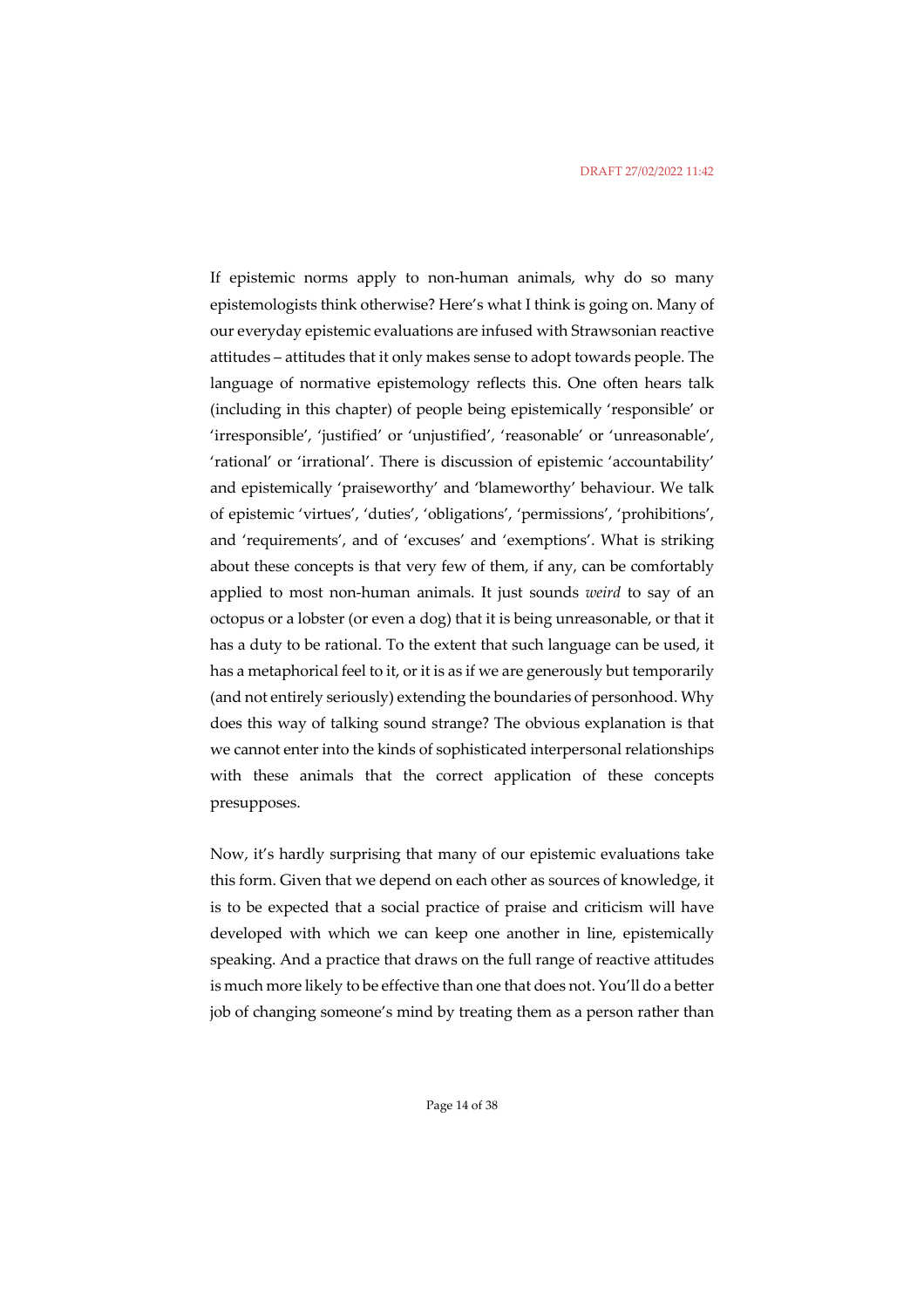#### DRAFT 27/02/2022 11:42

an object. Nor is the practice uninteresting for normative epistemology. However, it does bring with it a risk. We are liable to forget (or simply fail to notice in the first place) what the ultimate purpose of this practice is: to bring about conformity with basic norms of cognition, like KNOWLEDGE and RATIONALITY. When this is overlooked, it is easy to confuse the social practice itself with the norms that it enforces, in effect treating the social practice as the bedrock of epistemic normativity. And since most nonhuman animals cannot enter into the social practice, it is natural to conclude that they cannot be subject to epistemic norms. But just because they cannot enter into the social practice, that doesn't mean that the basic norms the social practice emerged to enforce don't apply to them. Once we recognise this, it becomes clear that the assumption that S has violated an epistemic norm in φ-ing only if it is appropriate to epistemically quasiblame S for  $\varphi$ -ing by withdrawing trust simply cannot be right. And if not, the Reflection Argument should be rejected, as it relies on an flawed diagnostic tool for identifying epistemic norms.

I want to be clear on how minimal a claim I need here. One might object that we don't know enough about octopuses and lobsters to be confident that KNOWLEDGE and RATIONALITY apply to them. Perhaps the fundamental epistemic norms that govern their cognition are different to those that govern ours? This is highly doubtful – we should not underestimate how fundamental and widespread the need for knowledge is.13 However, even if we were to accept the objection, it wouldn't affect my point. We only need *one* case of an inscrutable cognizer to whom

<sup>13</sup> As Kornblith (2002) emphasises, it is impossible to understand the behaviour of nonhuman animals without attributing knowledge to them. None of this is to deny that many of the epistemic norms that apply to octopus and lobster cognition will be radically different to norms that apply to human cognition. But KNOWLEDGE and RATIONALITY will still be there, grounding the rest.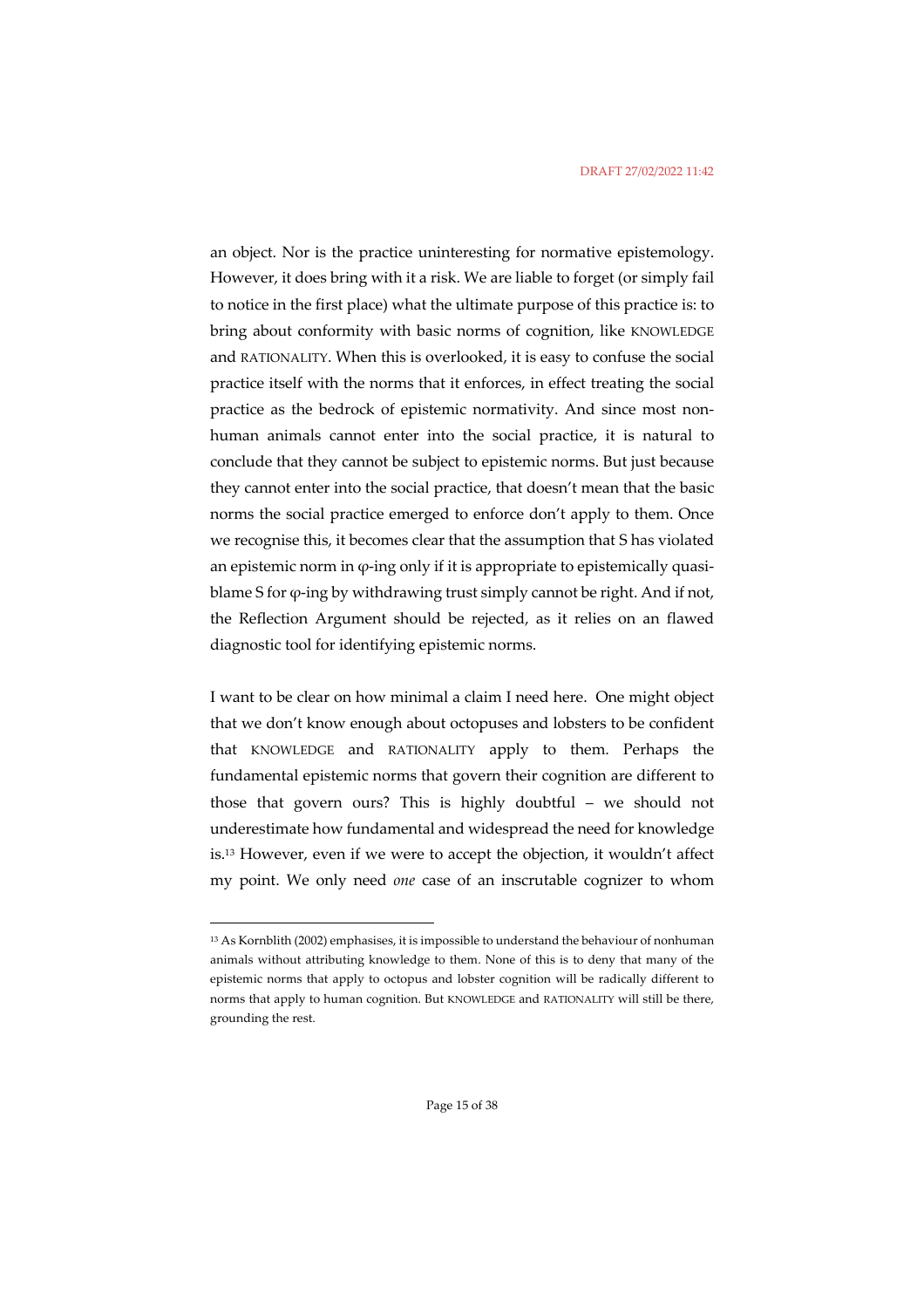KNOWLEDGE and RATIONALITY apply to make the point, and that case only needs to be *possible –* it need not be actual. So, if actual non-human animals don't persuade you, consider instead a fictional cognizer – I'll call it 'The Inscrutable Cognizer' – which, *by stipulation*, thinks in such a way that KNOWLEDGE and RATIONALITY apply to it, but which is inscrutable in a way that makes it impossible for us to place trust in it as a source of information, and hence impossible for us to withdraw trust in it. The Inscrutable Cognizer is surely possible.14 This fact alone shows that we should not try to identify epistemic norms by the method Greco proposes.

The Inscrutable Cognizer is a powerful philosophical device. Another objection might appeal to the idea that even if we can't trust, and hence withdraw trust, in octopuses, lobsters, and the like, their conspecifics can. If so, then it might be argued that a thinker has violated epistemic norms only when it is appropriate for conspecifics to withdraw trust in them as reliable sources of information. However, we can imagine that The Inscrutable Cognizer is an extremely asocial creature which cannot stand in trust relations even with its own kind, nor with any other species. KNOWLEDGE and RATIONALITY apply to it all the same.

## §V. Beyond the Reflection Argument

<sup>14</sup> The 2016 film *Arrival* provides a vivid example. In the film mysterious extraterrestrial spacecraft arrive on Earth, containing Cephalopod-like creatures called 'heptapods'. Heptapods are obviously highly intelligent – they have mastered interstellar travel, after all – but virtually impossible to communicate with, owing to their morphology and radically alien form of language. Much of the plot of the film is taken up with scientist's struggles interpret them. A Hollywood ending requires, of course, that the communication barrier is eventually overcome, so the example isn't perfect, but it is easy to imagine a version of the film in which it is insurmountable. The film is based on the SF writer Ted Chiang's short story 'Story of Your Life'. The film is quite good. Chiang's story is sentimental rubbish.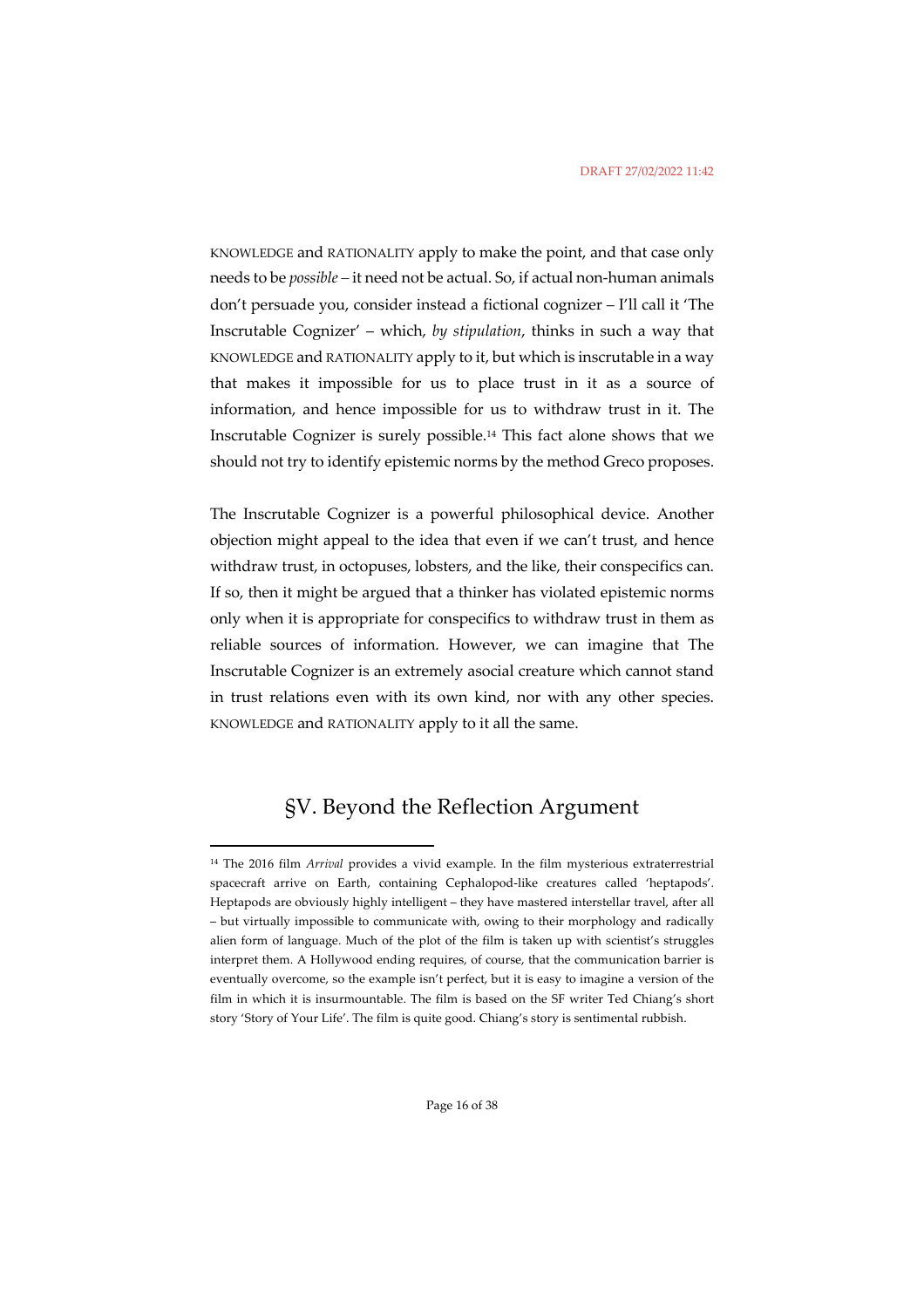The Reflection Argument doesn't work, then. And the problem of inscrutable cognizers shows that we shouldn't try to identify epistemic norms by looking for residue, at least not if residue is understood in terms of EPISTEMIC BLAME AS TRUST WITHDRAWAL.15 Nevertheless, one might still be curious if there could be epistemic dilemmas *if* we take the mark of a dilemma to be unavoidable residue and residue is understood in terms of trust withdrawal. The answer is 'yes'. Here's an example.

### *§5.1. Cognitive Penetration*

Jamie thinks he's God's gift to women. One of the many unfortunate consequences of this is that his perceptual experiences are cognitively penetrated by his inflated sense of his own attractiveness. In particular, when he sees women on the street, he often sees their facial expressions and gestures as flirtatious when in fact they are neutral. Once we learn this about Jamie, we will have reason to withdraw epistemic trust in him, at least when it comes to questions about who fancies him. But imagine that instead he were to simply ignore these perceptual experiences, even

<sup>&</sup>lt;sup>15</sup> It might be thought that we should instead try to understand epistemic norms and epistemic dilemmas in terms of some other kind of epistemic residue. But consider the kinds of residue that Greco mentions: blame, resentment, apologies, reparations, guilt, and remorse. All involve reactive attitudes that it is only appropriate to adopt towards persons. This suggests that residue, at least as Greco thinks of it, can only attach to the actions of persons. If so, trying to identify epistemic norms by looking for residue will be a futile endeavour, since, as we have seen, epistemic norms do not only apply to persons. The alternative is to shift to a more encompassing conception of residue. But if we do so, then for all we have seen unavoidable epistemic residue (and hence epistemic dilemmas) may well be possible. In any case, I will shortly argue that we have good reasons to posit epistemic norms even when violations of them leave no residue at all.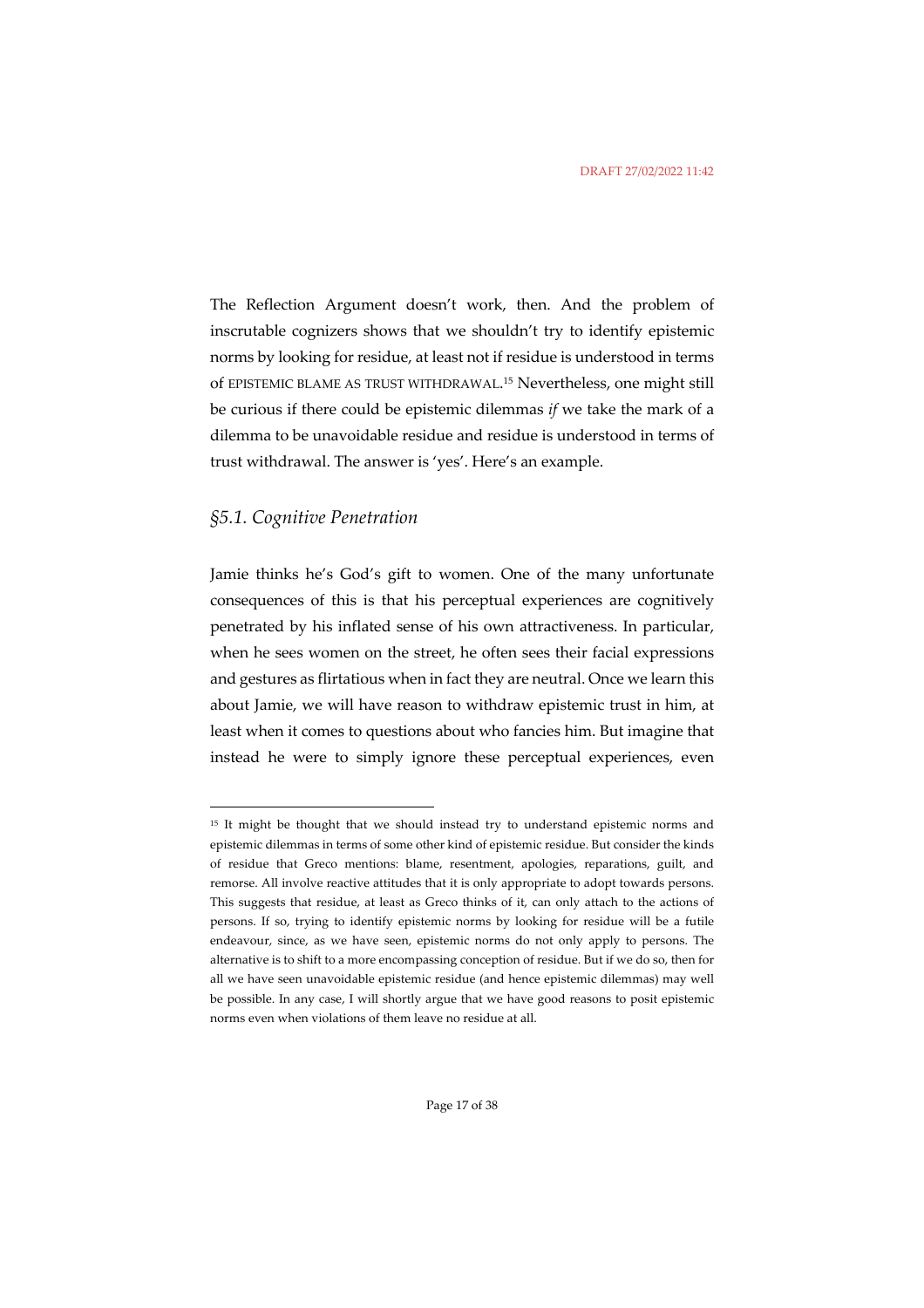though he is completely unaware that his faculties have gone awry and that the experiences misrepresent reality. Jamie would be disregarding perceptual experiences without being able to cite any reason to do so. This would be baffling behaviour, behaviour that doesn't speak well of his cognitive dispositions. For if he is disposed to ignore these perceptual experiences, then he will also be disposed to ignore perceptual experiences that are not the result of cognitive penetration. This means he will not be a reliable source of information about what's going on around him. As a result, we will have reason to withdraw trust in him once again. So, whatever Jamie does, we will have reason to withdraw epistemic trust from him. According to Greco's criteria, this makes the case an epistemic dilemma.16

#### *§5.2. KNOWLEDGE/RATIONALITY Conflicts*

What about conflicts between KNOWLEDGE and RATIONALITY? Is trust withdrawal appropriate whatever the agent does in these cases? Greco thinks not. I agree. Consider the BRUEGHEL case. If one of the thieves were not to believe that they have a painting by Brueghel, thereby thinking irrationally, we would have reason to withdraw epistemic trust from him, just as we would with Jamie were he not to believe his eyes. However, if he believes that they have a Brueghel, then intuitively this should not lead us to withdraw trust, even though his belief is false. Why is this? The most likely explanation, it seems to me, is that our willingness to continue trusting or to withdraw trust when a mistake has been made is sensitive to facts about what explains the mistake. The thief's mistake is best explained by the fact that he is in abnormal circumstances for belief

<sup>16</sup> For more discussion of these kinds of cases in relation to epistemic dilemmas, see Hughes (ms2).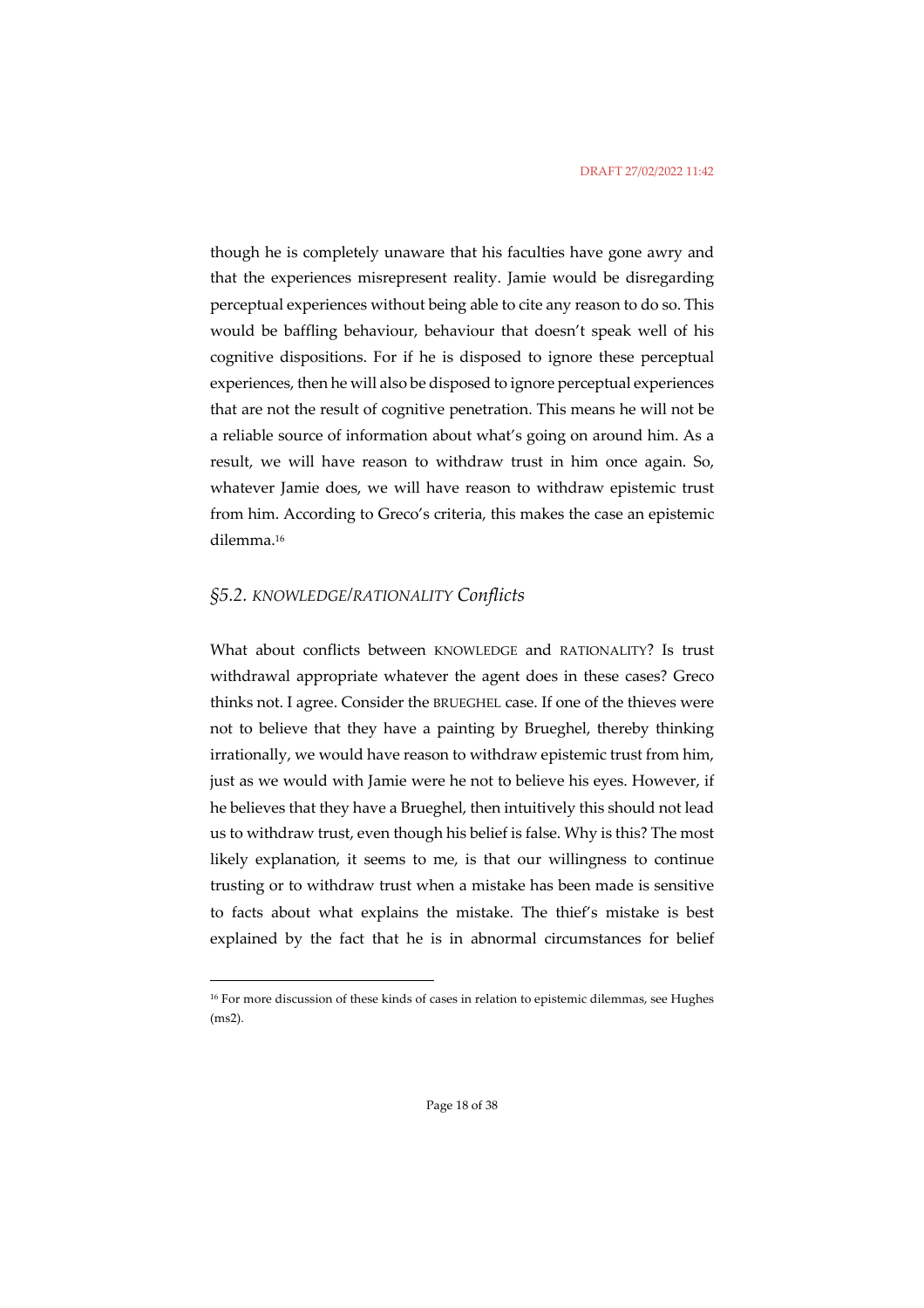formation. Had things been normal, he would have known that they have a Brueghel. The normality or abnormality of the circumstances in which a mistake was made is something we take into account when deciding whether to withdraw trust or not. And with good reason, it would be unrealistic and impractical to demand infallibility from our sources; so long as they are reliable in normal circumstances, that's good enough.

This suggests that epistemic residue, understood as trust withdrawal, attaches to violations of RATIONALITY but not to violations of KNOWLEDGE that aren't also violations of RATIONALITY. An obvious conclusion to draw from this – one that Greco seems to be keen to draw – is that KNOWLEDGE isn't a genuine epistemic norm. Only RATIONALITY is. If so, there are no KNOWLEDGE/RATIONALITY dilemmas.

Let's call this view RATIONALITY ONLY Is it tenable? Greco suggests that dilemmists who reject it, arguing that KNOWLEDGE is a genuine requirement-generating norm too, may only have a verbal disagreement with those who hold this view. Both parties seem to agree on all *practical* matters, such as when epistemic blame in the form of trust withdrawal is appropriate. If so, what more is there to discuss?

Quite a lot, as it turns out. There are other ways of identifying epistemic norms than just by looking at the residue violations of them leave. In the next section I'll argue that they show the RATIONALITY ONLY view to be untenable. In §7 I'll argue that no other non-dilemmic take on conflict cases works either.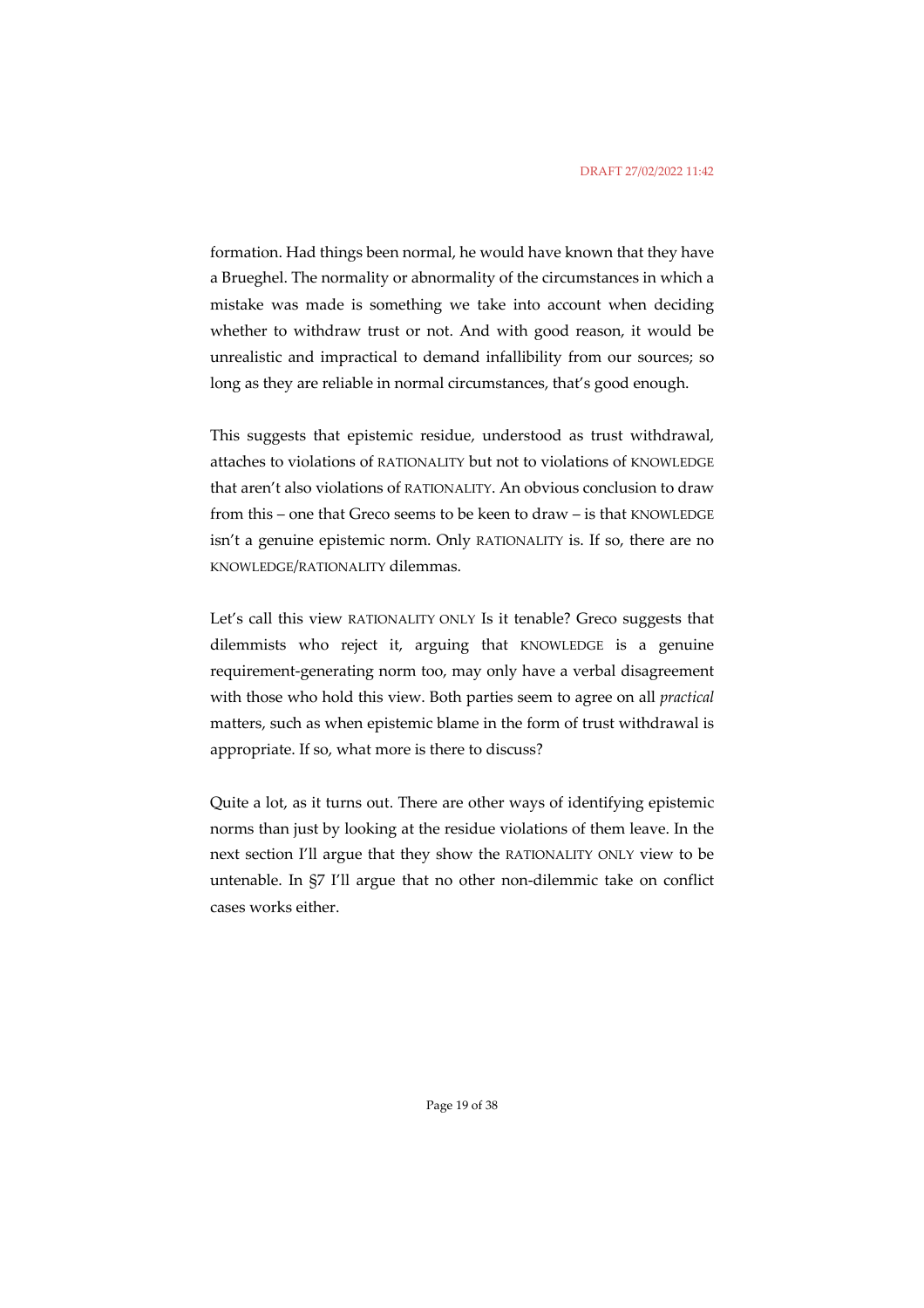### §VI. RATIONALITY Without KNOWLEDGE?

### *§6.1. The Explanatory Problem*

As it stands, the RATIONALITY ONLY view faces a serious explanatory problem.

If epistemic rationality is a matter of exercising cognitive dispositions that are conducive to knowledge, then the thief's belief is rational because it is the manifestation of a knowledge-conducive disposition; in normal circumstances he would have known that they have a Breughel. Likewise, irrational beliefs are irrational because they are the product of cognitive dispositions that are not knowledge-conducive. The beliefs of incorrigible conspiracy theorists are irrational because they are the product of cognitive dispositions that fail to produce knowledge even in normal circumstances. Knowledge and rationality are inextricably linked.

Now, according to the RATIONALITY ONLY view it is simply not true that one ought to believe only what one knows. But if not – if there's nothing wrong with non-knowledgeable beliefs – then two questions immediately arise:

1. If there's nothing wrong with believing without knowing, then why is a belief rational only if it is the manifestation of a disposition conducive to knowing?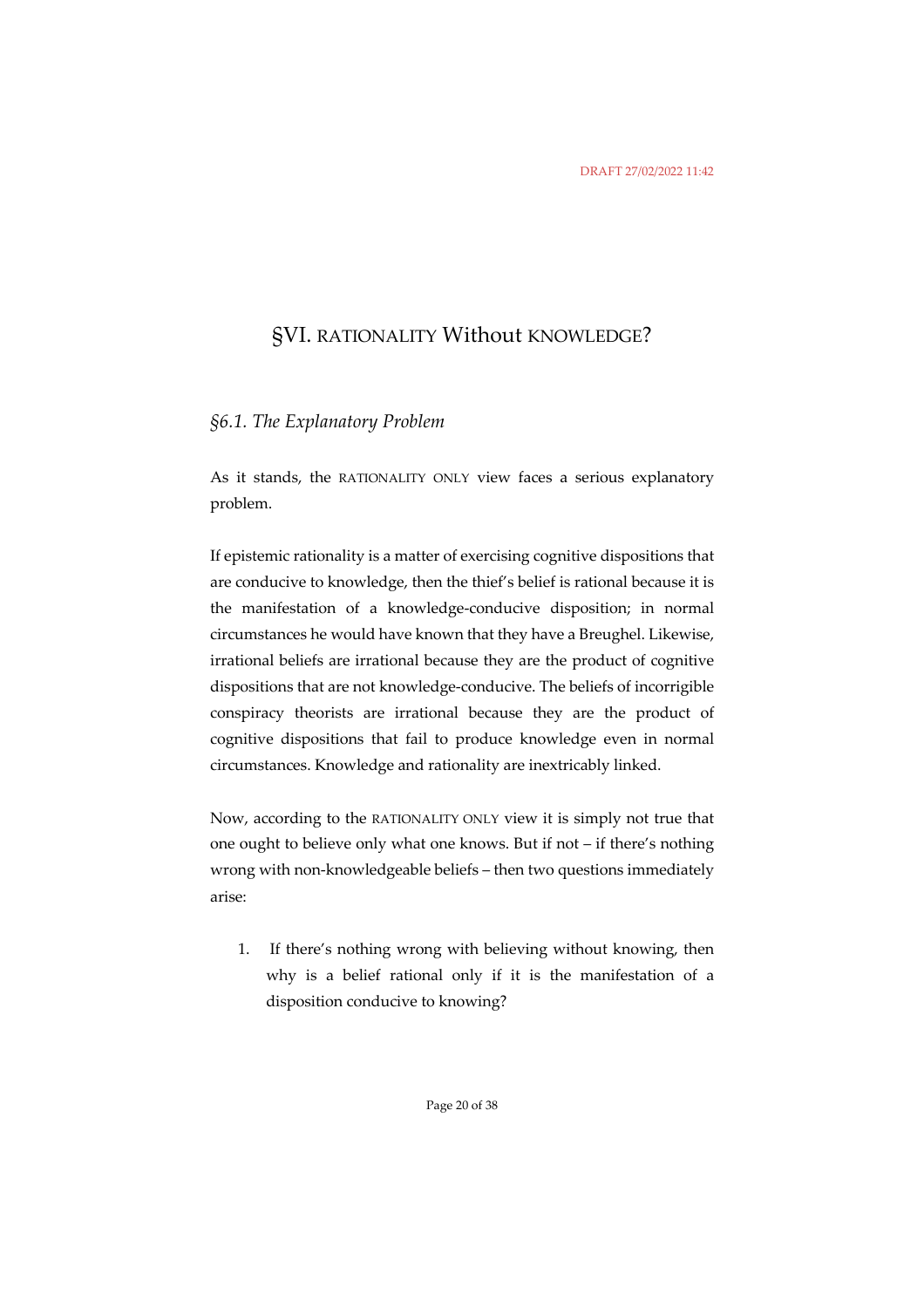2. If a belief is rational only if it is the manifestation of a disposition conducive to knowing, but it's fine to believe without knowing, then why be rational?

Dilemmism can answer these questions. On (1): If KNOWLEDGE is a norm, then the existence of a derivative norm according to which one should manifest knowledge-conducive dispositions is exactly what we would expect, since a norm on action typically generates a norm to the effect that one should be the kind of person who complies with the first norm.17 On (2): If you should be the kind of person who complies with KNOWLEDGE, you should form beliefs in a way that it conducive to complying with it – that is, you should be rational.

As things stand, the RATIONALITY ONLY view cannot answer either of these questions. This is a serious explanatory shortcoming. If adequate answers cannot be provided, then we should reject RATIONALITY ONLY.

### *§6.2. A Solution to the Explanatory Problem?*

Can proponents of RATIONALITY ONLY solve the explanatory problem? It's clear how they should approach it. The trick will be to explain the epistemological significance of knowledge in a way that answers our two questions but doesn't entail that one ought to believe only what one knows.

The most promising way to try to do this is to look for a positive normative or evaluative status that knowledge has which isn't itself a requirement-

<sup>17</sup> See Williamson (fc1) for discussion.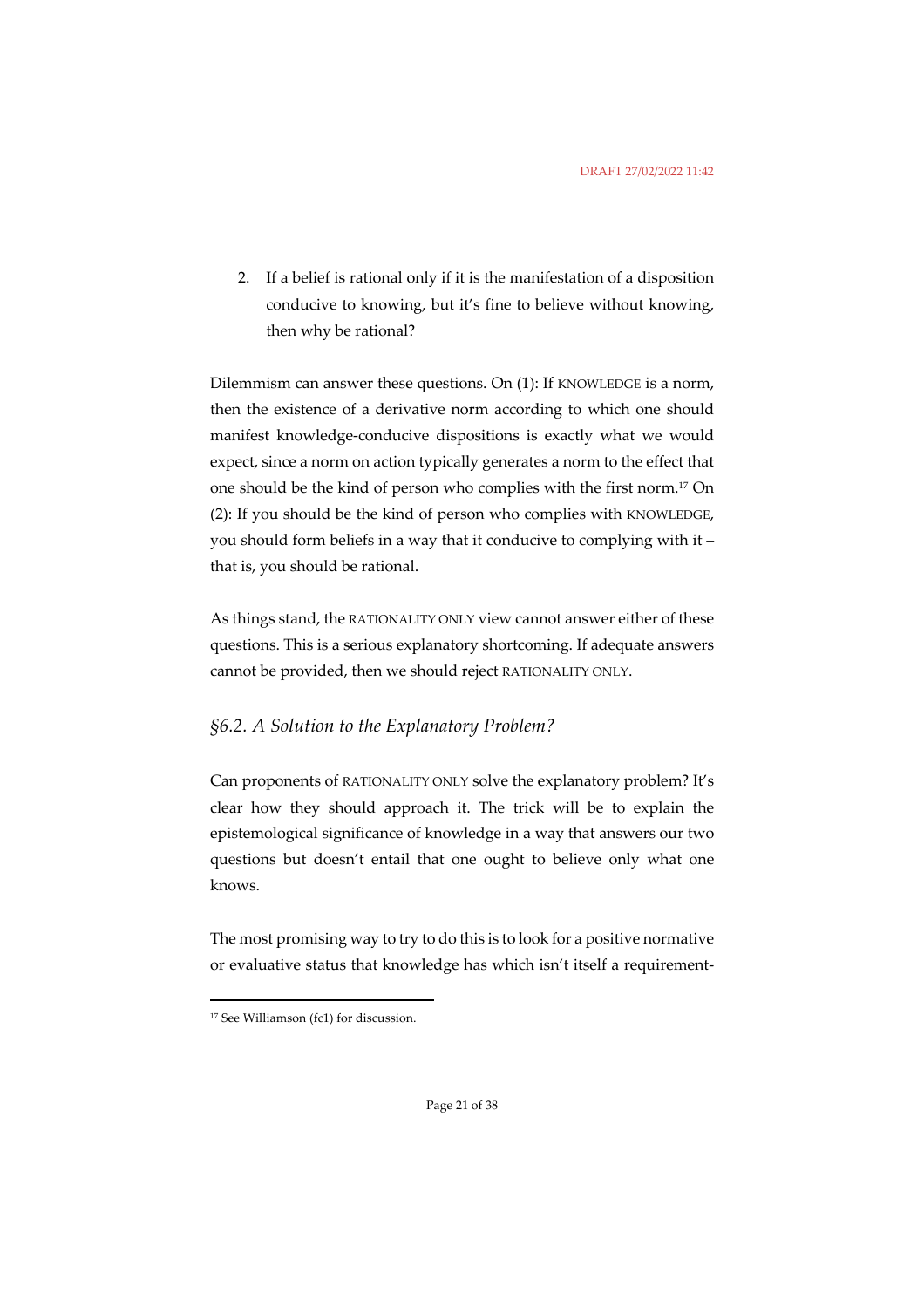generating norm of belief. This is what Mona Simion, Christoph Kelp, and Harmen Ghijsen (2016, hereafter 'SKG') do. Following Conor McHugh (2012), they draw a distinction between *prescriptive norms* and *evaluative norms*. Prescriptive norms are about what one ought to do. Examples include 'don't steal, 'don't lie', and 'drive under 70mph on the motorway'. Their primary social function, SKG argue, is to reinforce certain forms of conduct and to discourage others. The function of the prescriptive norm 'drive under 70mph on the motorway', for example, is to discourage dangerous driving. Evaluative norms are different. They don't tell us what to do. Rather, they concern what it takes for a token of a particular type to be good or bad with regards to its type. Examples SKG give include 'a good hospital is a clean hospital', 'a good knife is a sharp knife', and 'good driving is safe driving'.

Evaluative norms don't necessarily entail prescriptive norms. A good summer's day is a sunny summer's day. Thus, an evaluative norm applies to summer's days. But it would be a mistake to think this entails a prescriptive norm according to which someone ought to make a summer's day sunny. Nor do prescriptive norms necessarily entail evaluative norms. To take an example from SKG, suppose your boss has imposed a pointless rule for making coffee at the office, according to which you must scoop the coffee powder with the red teaspoon and the blue teaspoon alternately. If you only use the blue teaspoon, then you've violated a prescriptive norm. But that doesn't mean you've violated an evaluative norm too. You might well still be making good coffee and making it in a good way.

Nevertheless, SKG observe, there is often a relationship between evaluative and prescriptive norms. In particular, we can often *derive* prescriptive norms from evaluative norms. If a good hospital is a clean hospital, then it makes sense that there should be prescriptive norms in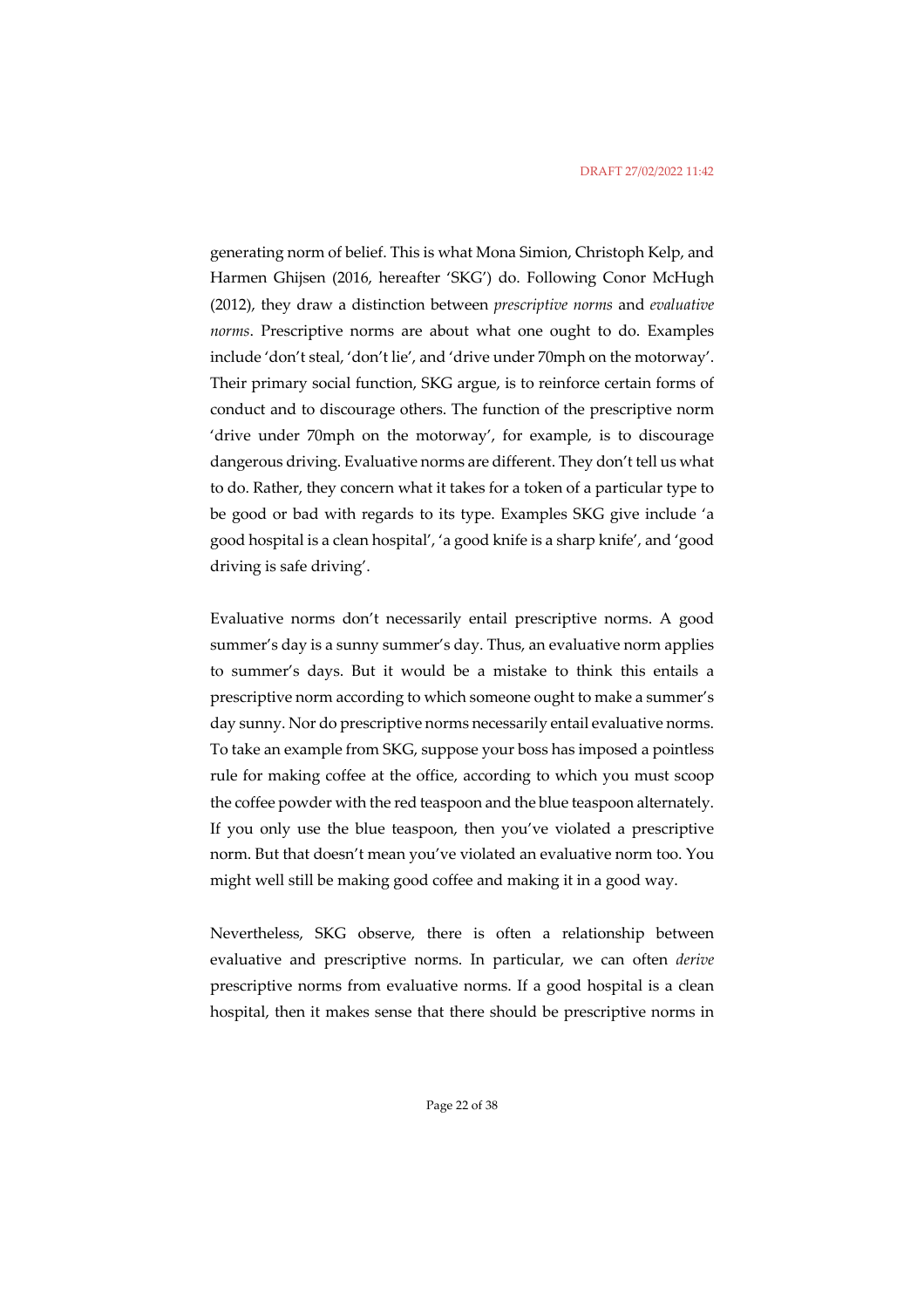place which encourage hospital cleanliness and discourage hospital dirtiness.

SKG's idea is that the evaluative/prescriptive distinction helps us to understand the relationship between knowledge and rationality. They maintain that there is an evaluative norm according to which a good belief is a knowledgeable belief, but no corresponding prescriptive norm according to which one ought to believe only what one knows. So they think we should replace KNOWLEDGE with KNOWLEDGE\*:

> KNOWLEDGE\*: One's belief that p is a good belief only if one knows that p.

By contrast, they maintain that RATIONALITY is a prescriptive norm:

RATIONALITY: One ought, epistemically, to be epistemically rational

This is because RATIONALITY fulfils the social function of a prescriptive norm: it reinforces behaviour conducive to fulfilling the evaluative norm KNOWLEDGE\*.

This view does not commit us to epistemic dilemmas arising from conflicts between KNOWLEDGE and RATIONALITY. It says there is only one thing the thief ought to do in the BRUEGHEL case: believe that p. Moreover, it appears to solve the explanatory problem. SKG can argue that the reason a belief is rational only if it is the manifestation of a disposition conducive to having knowledgeable beliefs is because the function of the RATIONALITY norm is to reinforce behaviour that is conducive to knowing. And the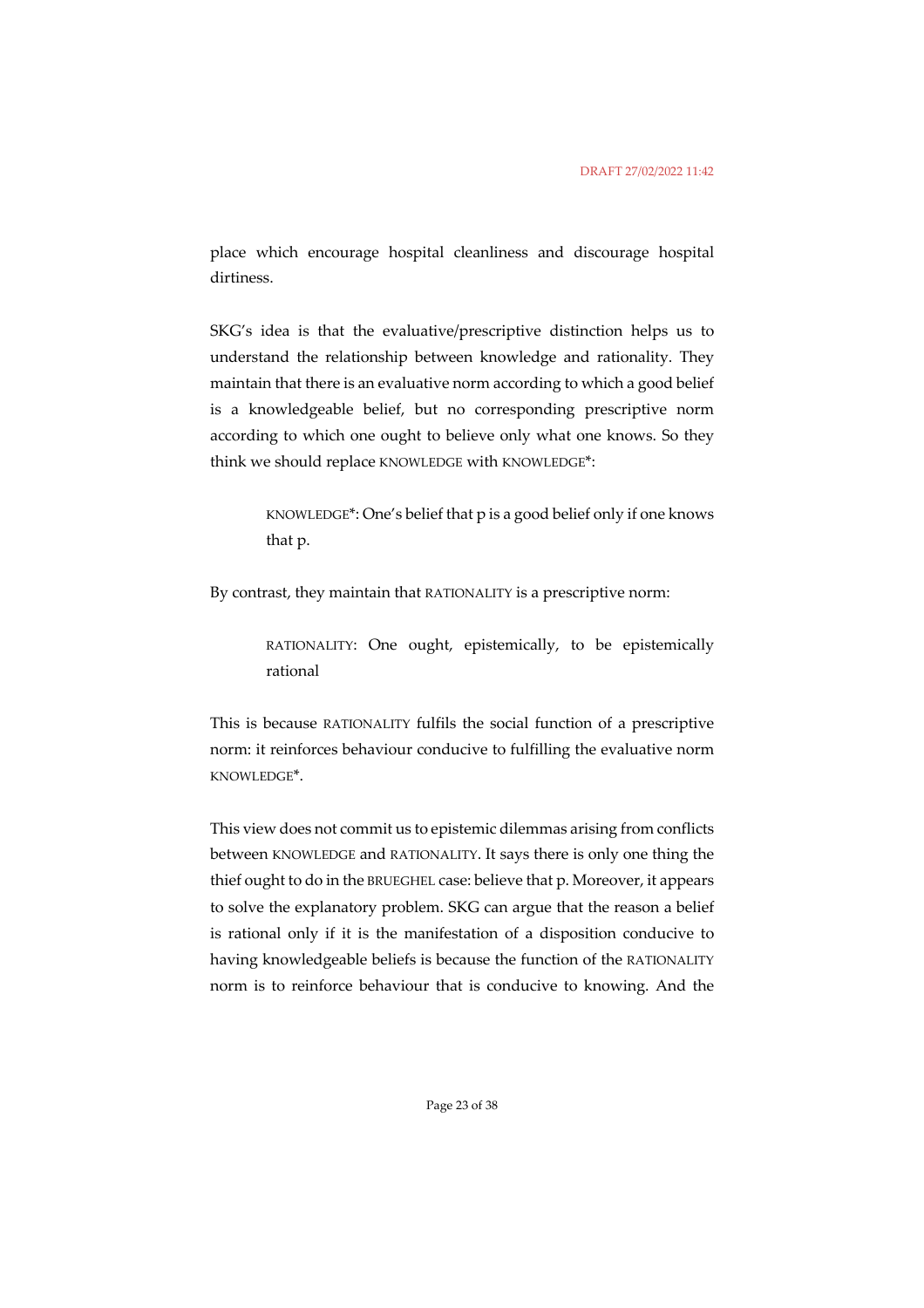reason one ought to be rational is because doing so is the best way of getting a good belief – that is, a belief that is knowledge.

### *§6.3. Problems with this View*

There are several problems with this view.

First, whilst it's certainly true that a useful distinction can be drawn between evaluative and prescriptive norms, and that not all evaluative norms generate prescriptive norms, there is a large class of cases where they do and where the prescriptive norm has the *same content* as the evaluative norm. KNOWLEDGE is one of these cases. Let me explain.

The reason the evaluative norm 'a good summer's day is a sunny summer's day' doesn't generate a prescriptive norm is because there is nothing any agent can do to prevent violations of the norm. What it evaluates isn't within the sphere of human action.18 By contrast, things are quite different in situations where an agent (or group of agents) has the power to ensure that an evaluative norm is complied with. Consider the evaluative norm 'a good knife is a sharp knife'. From this we can derive a prescriptive norm for knife-makers: they ought to make sharp knives. Consider the evaluative norm 'a good climate is a habitable climate'. Again, one can derive a prescriptive norm from it: we (i.e. humanity) ought to keep the climate habitable. Or consider 'a good hospital is a clean hospital'. From this we can infer that the hospital staff ought to make the

<sup>18</sup> Although one might think that even this is up for grabs. Consider the conditional norm: 'You ought: if you can make a summer's day sunny, do so'. (Thanks to Daniel Kodsi for bringing this up).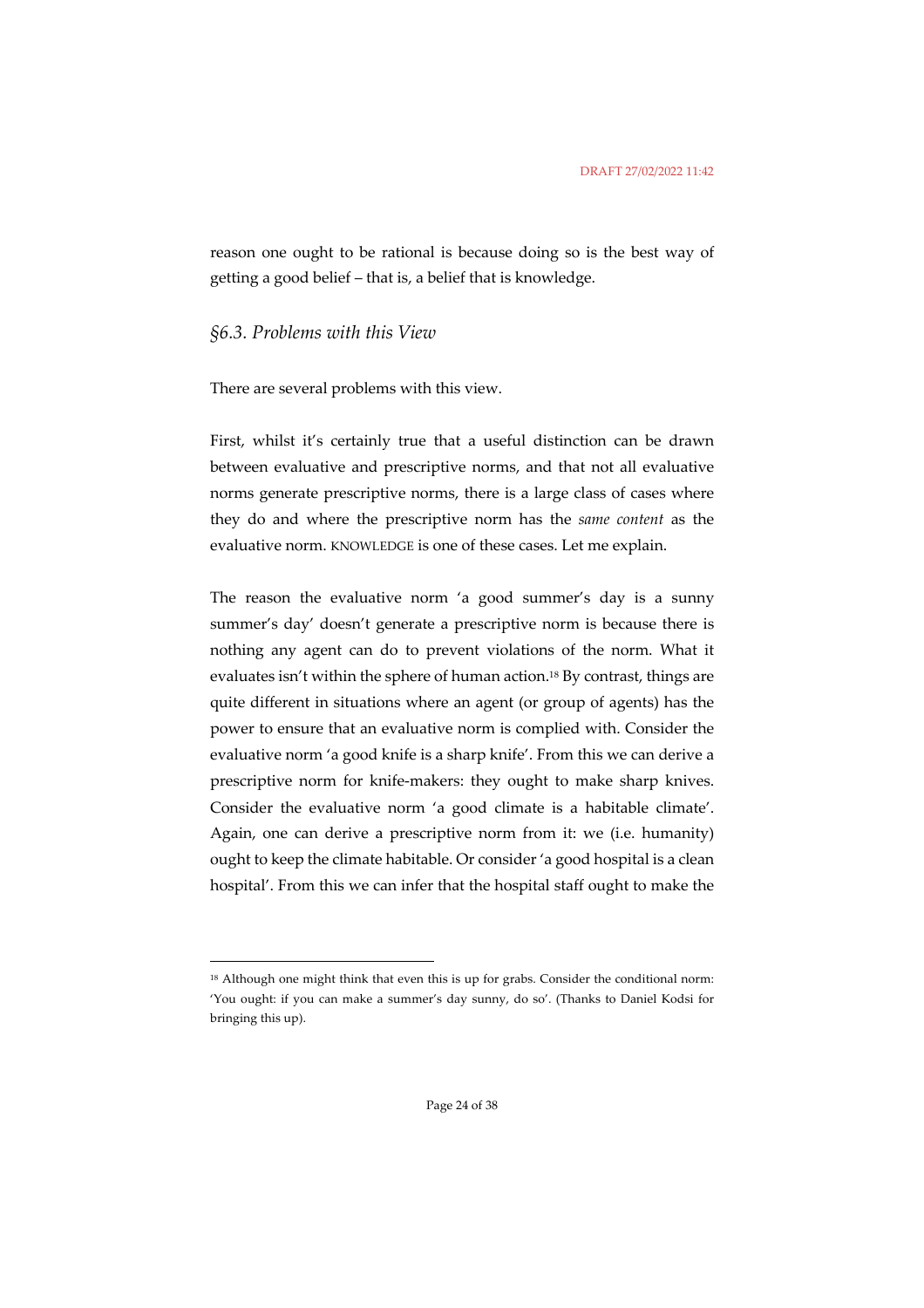hospital clean. Or consider 'good driving is safe driving'. From this we can infer that one ought to drive safely.

In general, where N is an evaluative norm, and it is within one's power to ensure that N is satisfied, then one ought to ensure that it *is* satisfied. Call this the 'good-to-ought' principle.19 Applying it to normative epistemology, it follows that if a belief that p is a good belief only if one knows that p, then one ought to believe that p only if one knows that p. In other words, KNOWLEDGE is a genuine prescriptive norm, just as dilemmism tells us.

Anti-dilemmists like SKG have to deny this, of course. But these inferences all *look* reasonable, so if we're going to reject them, we will want good grounds for doing so. What could they be? The obvious answer is that these allegedly prescriptive norms don't fulfil the social function of prescriptive norms, which is to encourage and reinforce certain forms of behaviour that are conducive to complying with evaluative norms. But, *prima facie,* this is an implausible claim. After all, what better way is there to get a sharp knife, a clean hospital, or a knowledgeable belief than to tell the relevant person that they should make the knife sharp, the hospital clean, or the belief knowledge? Moreover, actual practice, at least in my

<sup>&</sup>lt;sup>19</sup> One conclusion we shouldn't draw from the good-to-ought principle is that, e.g., a knifemaker ought to make as many sharp knives as possible. Rather, the relevant prescriptive norm for the knife-maker is 'you ought: if you make a knife, make a sharp knife'. I bring this up because McHugh (2012) appeals to this kind of dubious conclusion to reject the principle. The fact that the Louvre is a good museum, he points out, doesn't entail that, before it existed, someone was required to create it – not even the person responsible for Parisian museums. This is true, but it's irrelevant. The relevant prescriptive norm is not 'One ought to create the Louvre', but rather 'one ought: if one is creating a museum, create a good museum'*.* (It is not 'one ought: if one is creating a museum, create the Louvre'*,* because creating the Louvre is not the only way of creating a good museum).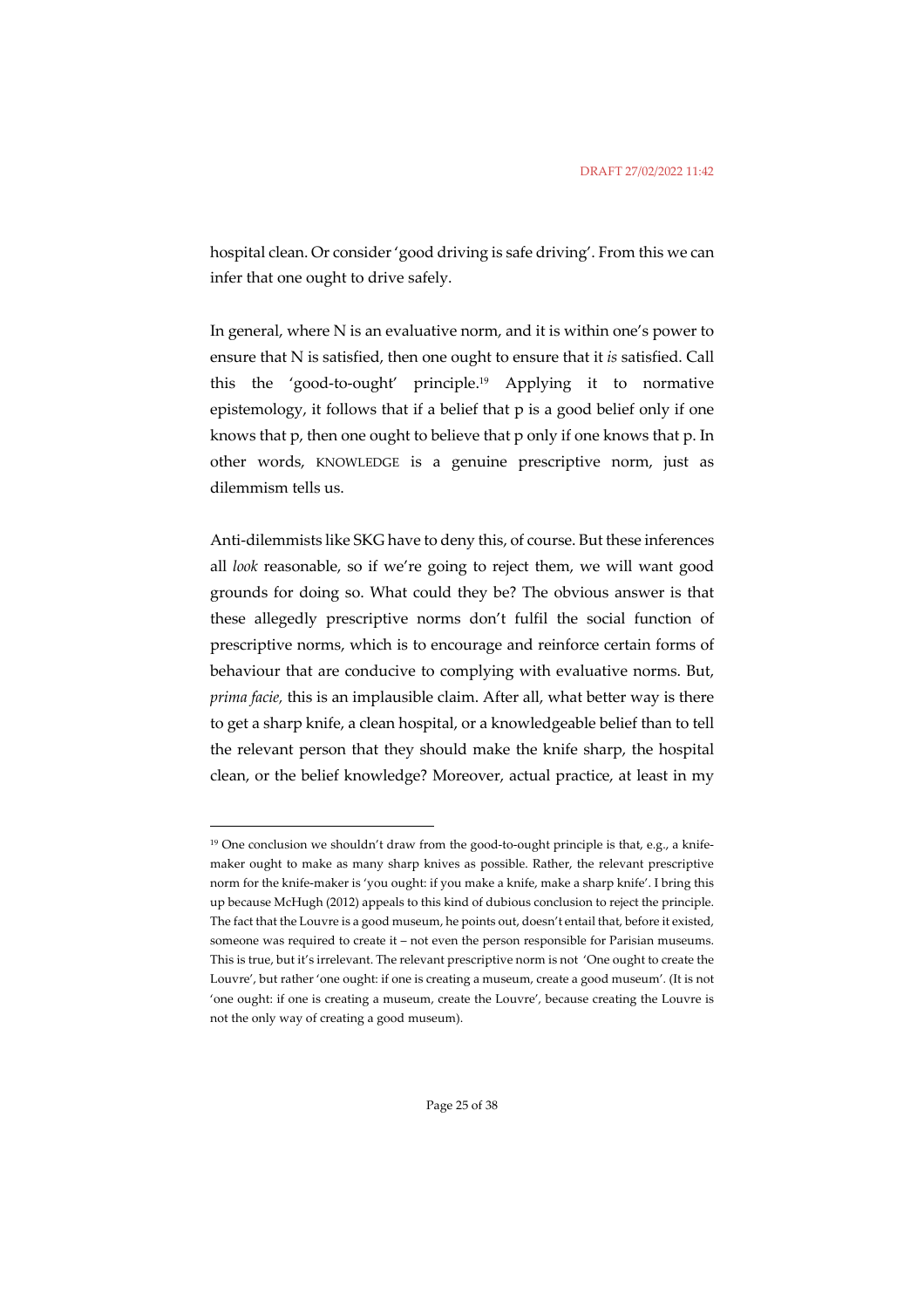community, suggests that KNOWLEDGE does in fact serve the function of encouraging and reinforcing behaviour. We frequently rebuke others by pointing out that they don't *know* that p with the hope of getting them to not say or believe what they do not know. Indeed, this kind of criticism seems to be just as common, and perhaps more common, than criticism that appeals to irrationality, unreasonableness, and the like.

Nevertheless, there may be something to SKG's idea. Consider our thief in the BRUEGHEL case. Were he to not believe that p, he would avoid having a non-knowledgeable belief on this occasion, but the disposition that he manifests would be a bad one, since it will usually result in him not acquiring knowledge when it is available. Hence, his behaviour is the sort of thing that should be discouraged, given KNOWLEDGE\*. By contrast, when he believes that p, he believes without knowing, and so has a bad belief on this occasion, but he manifests a disposition that usually results in knowledge, and so his behaviour should be encouraged. For this reason, a norm like RATIONALITY, which encourages and reinforces knowledgeconducive *dispositions* makes more sense given the functional role of prescriptive norms than does a norm like KNOWLEDGE.

However – and this brings us to the second problem – whilst prescriptive norms *can* have social functions, it is not a necessary condition on the *existence* of such norms that they have social functions. Like Greco's proposal, this idea faces the problem of inscrutable cognizers. Let me explain.

We are thinking of rationality as a matter of exercising cognitive dispositions that are conducive to knowing. As I emphasized earlier, the possession and exercise of such dispositions is just as important for nonhuman animals like octopuses, lobsters, and other inscrutable cognizers,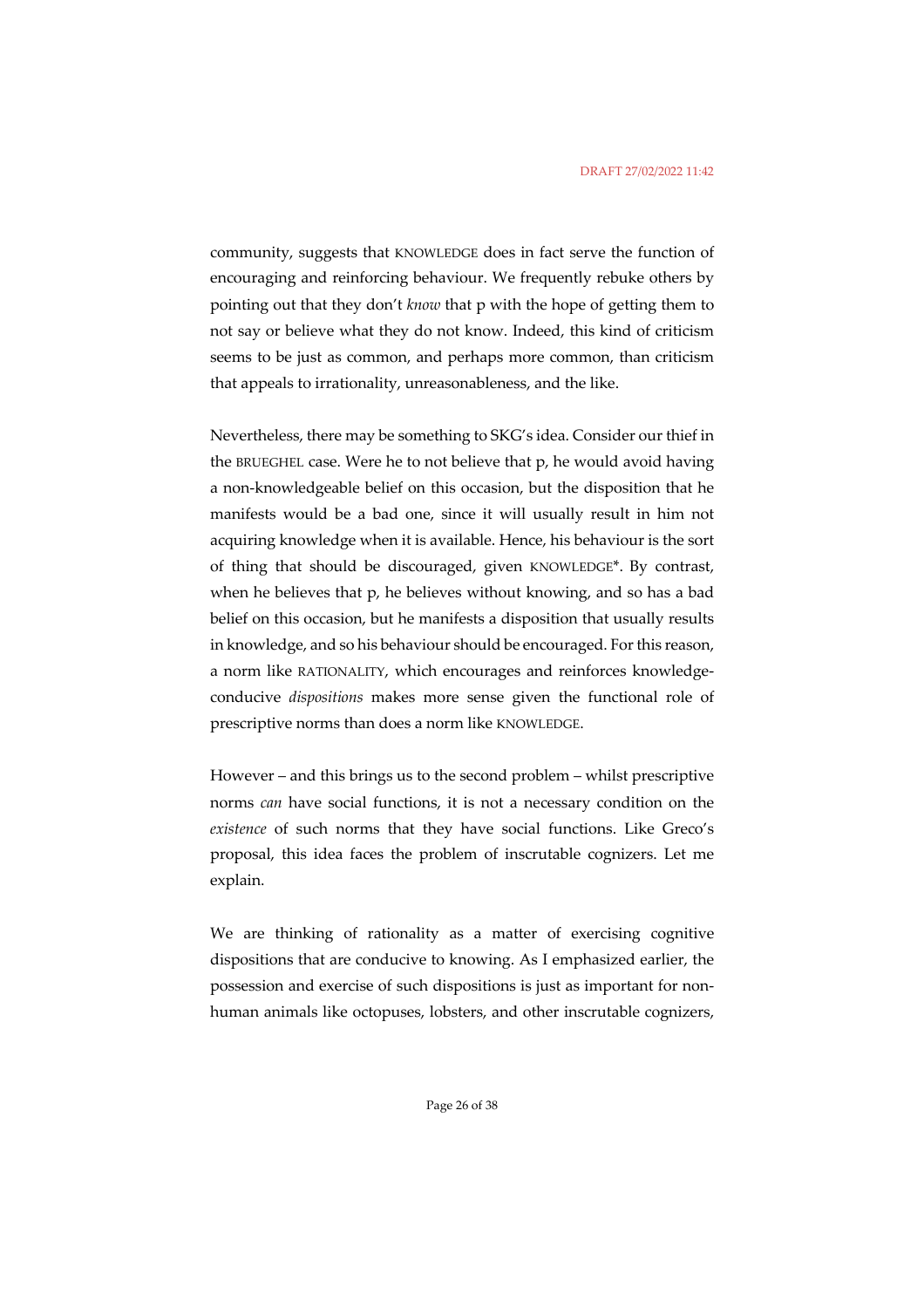#### DRAFT 27/02/2022 11:42

as it is for us. But obviously there is no chance whatsoever of encouraging or reinforcing knowledge-conducive behaviour in an inscrutable cognizer like an octopus or a lobster by issuing prescriptions to them. The very idea is comical. Try telling a lobster it's being irrational and see how far you get. There are two conclusions we might draw from this. One is that it isn't true that inscrutable cognizers ought to have and exercise knowledgeconducive dispositions.20 That is implausible. The other is that the existence of a prescriptive norm does not depend on the norm's capacity to encourage and reinforce behaviour. This is the right conclusion to draw. But if so, then the fact that KNOWLEDGE does not encourage and reinforce forms of behaviour that are conducive to knowing as well as RATIONALITY does is no reason to think it isn't a prescriptive norm. This is not to say that we cannot make *use* of prescriptive norms to encourage and reinforce certain kinds of behaviour. We can. But it is not a precondition on something *being* a prescriptive norm that we can make use of it in this way.

Thinking about inscrutable cognizers makes this point vivid. But strictly speaking, it isn't necessary. We can stay closer to home. Imagine a community of people are exceptionally epistemically stubborn – they refuse to (or perhaps simply can't) pay heed to one another's appraisals of their epistemic behaviour. In this community – let's call them 'stubborners' – the practice of judging beliefs to be rational or irrational makes no difference whatsoever to their behaviour (and presumably will soon die out). According to SKG's view, RATIONALITY doesn't apply to stubborners as a prescriptive norm, because it fails to fulfil the function of such norms: it doesn't encourage and reinforce certain kinds of

<sup>&</sup>lt;sup>20</sup> The thought might be that only an evaluative version of RATIONALITY applies to them. But notice that, if so, epistemic dilemmas reemerge, this time as conflicts between evaluative norms.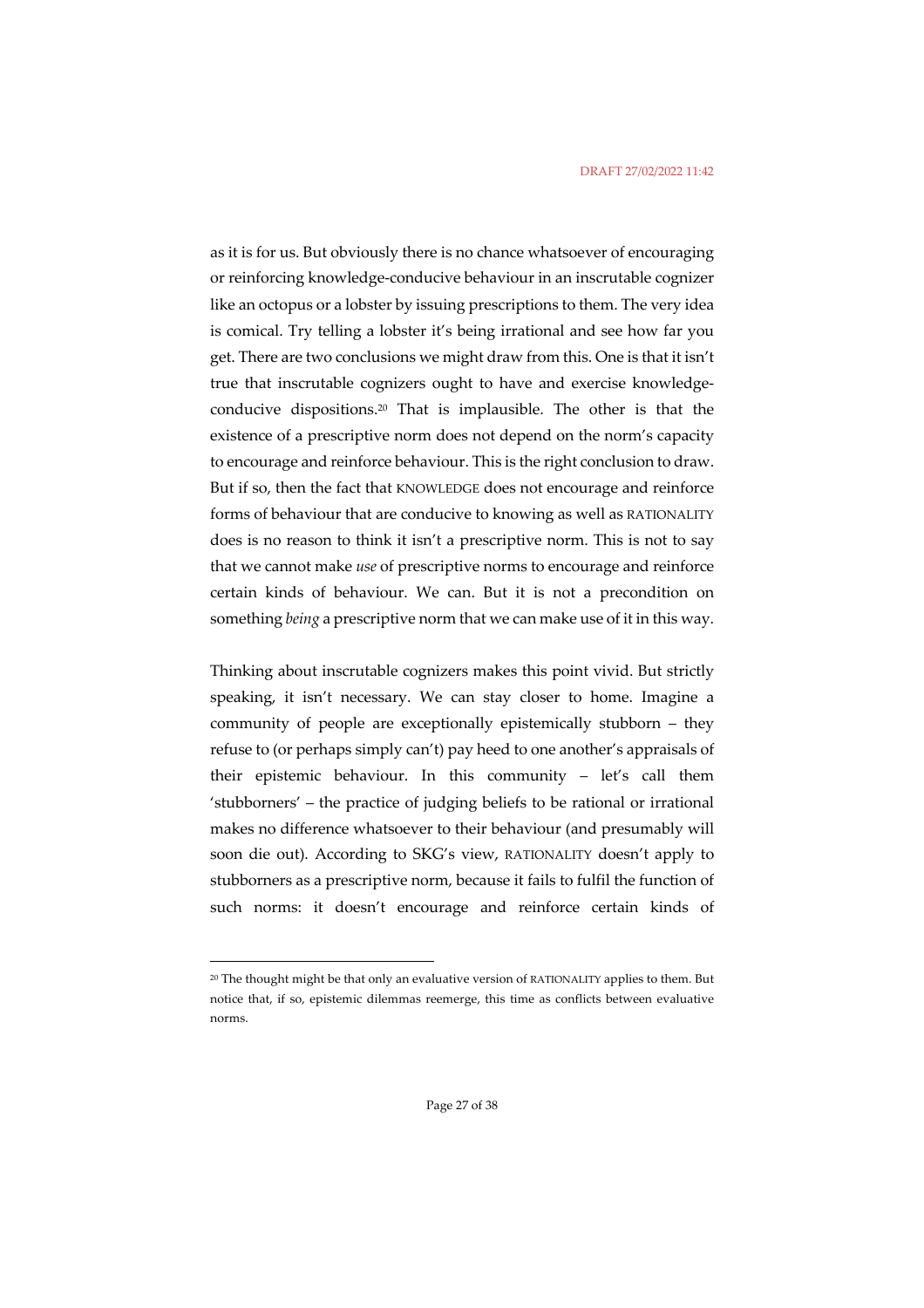behaviours. Yet it surely remains the case that RATIONALITY is an epistemic norm that applies to stubborners.

The third problem with SKG's proposal is that it is quite unclear why the reasoning they employ should lead us to accept their package, according to which KNOWLEDGE\* is an evaluative norm and RATIONALITY is a prescriptive norm, rather than some other package. Good action is successful action – action that achieves its purpose. We can think of this as an evaluative norm. Acting successfully usually requires acting on knowledge.21 So we should expect a norm like KNOWLEDGE to exist, the function of which is to reinforce behaviour conducive to satisfying the evaluative norm of successful action. By SKG's reasoning, this makes KNOWLEDGE a *prescriptive* norm rather than an evaluative norm. Why prefer SKG's view to this one? I can't see any reason to.

The same problem arises in the opposite direction: we can use SKG's reasoning to conclude that RATIONALITY should be recast as an evaluative norm rather than a prescriptive norm. Being rational isn't easy. Empirical work in cognitive and social psychology suggests that we are prone to a range of cognitive biases. Beliefs formed as a result of these biases are often

<sup>&</sup>lt;sup>21</sup> Of course, it's possible to act successfully whilst acting on non-knowledgeable beliefs, but in such cases, luck typically provides a helping hand. To see this, consider a Gettier case (based on Chisholm 1966). Robin is a farmer. She needs to get the sheep back in their pen before nightfall, so the wolves don't get them. She sees what looks exactly like a sheep in a field over the way, but which is in fact a dog which has been dressed up to look like a sheep by a local prankster. As a result of her perceptual experience, Robin forms the belief that there is a sheep in the field, and starts to walk over with the intention of bringing it in. Luckily for her, there is a sheep in the field, hidden behind a tree, so her belief is true but not knowledge. Her journey will not be wasted, but this is only because of the lucky coincidence. Had there not been a hidden sheep, she would have traipsed over there for nothing. By contrast, had she known that there was a sheep in the field, her success would not have been dependent on good luck.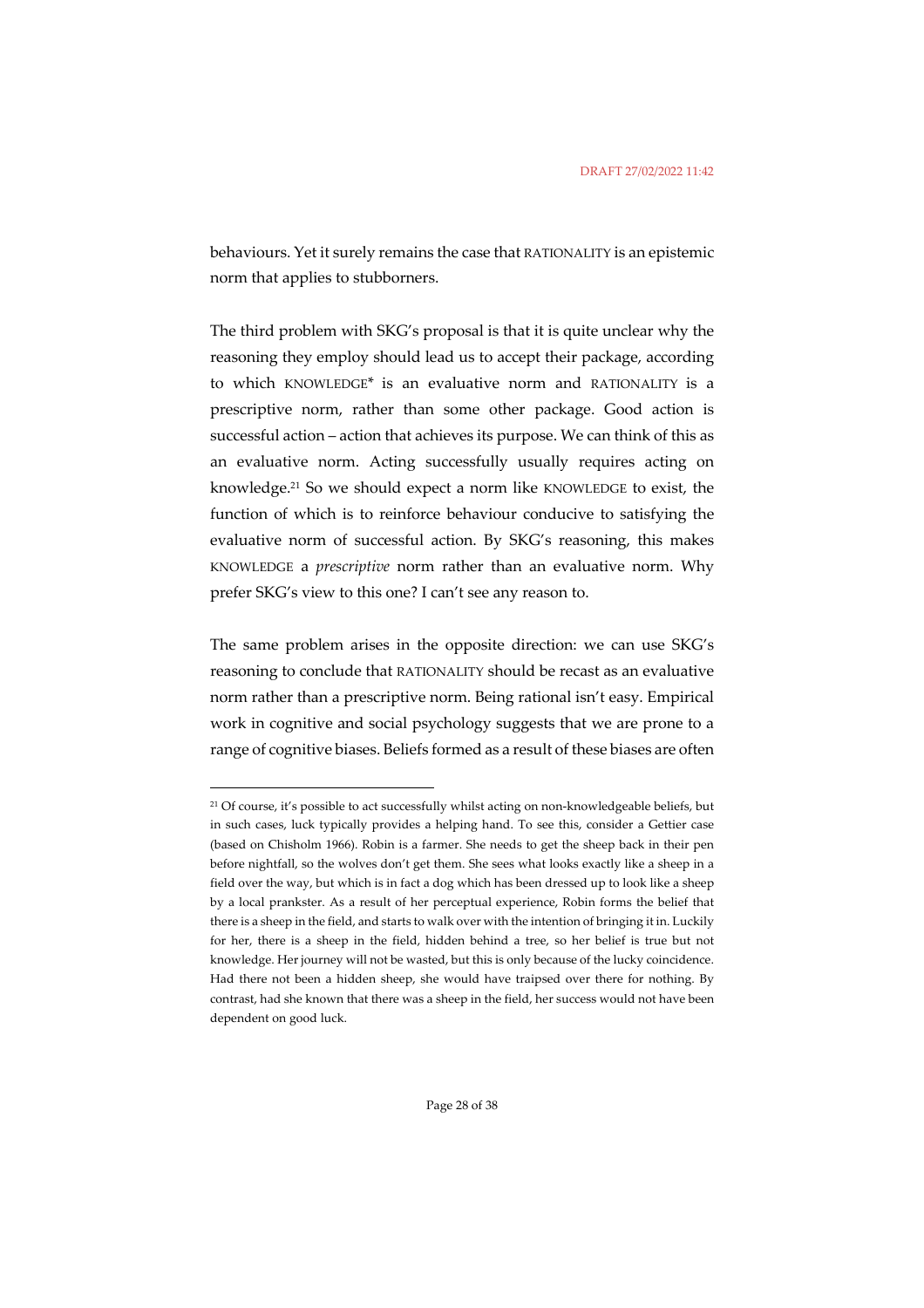the product of cognitive dispositions that are not conducive to knowledge.22 According to the theory of rationality we are working with, this means they are not rational. In situations where being rational is hard, prescriptive norms can emerge which serve to encourage compliance with RATIONALITY. An example is anti-bias training in the workplace, which attempts to ameliorate implicit bias.23 Should we conclude that RATIONALITY is best recast as an evaluative norm, and that the prescriptive norms are things like 'undergo anti-bias training'? Once again, it is hard to see what rules out this way of approaching the issue.

SKG do not provide us with a satisfactory theory of the relationship between knowledge and rationality. *Ipso facto* they do not provide us with a satisfactory solution to the explanatory problem. So we should prefer dilemmism, which does not face the problem.

# §VII. Other Approaches

Things aren't looking good for non-dilemmic approaches to conflicts between KNOWLEDGE and RATIONALITY, nor for the claim that disputes between dilemmists and others are merely verbal. But we haven't exhausted the options yet. In the rest of the chapter, I'll look at some of them. I'll argue that none of the possible alternatives to dilemmism is plausible.

<sup>22</sup> See Hughes (fc2)

<sup>&</sup>lt;sup>23</sup> Although only with limited success, according to the Equality and Human Rights Commission (Report 113).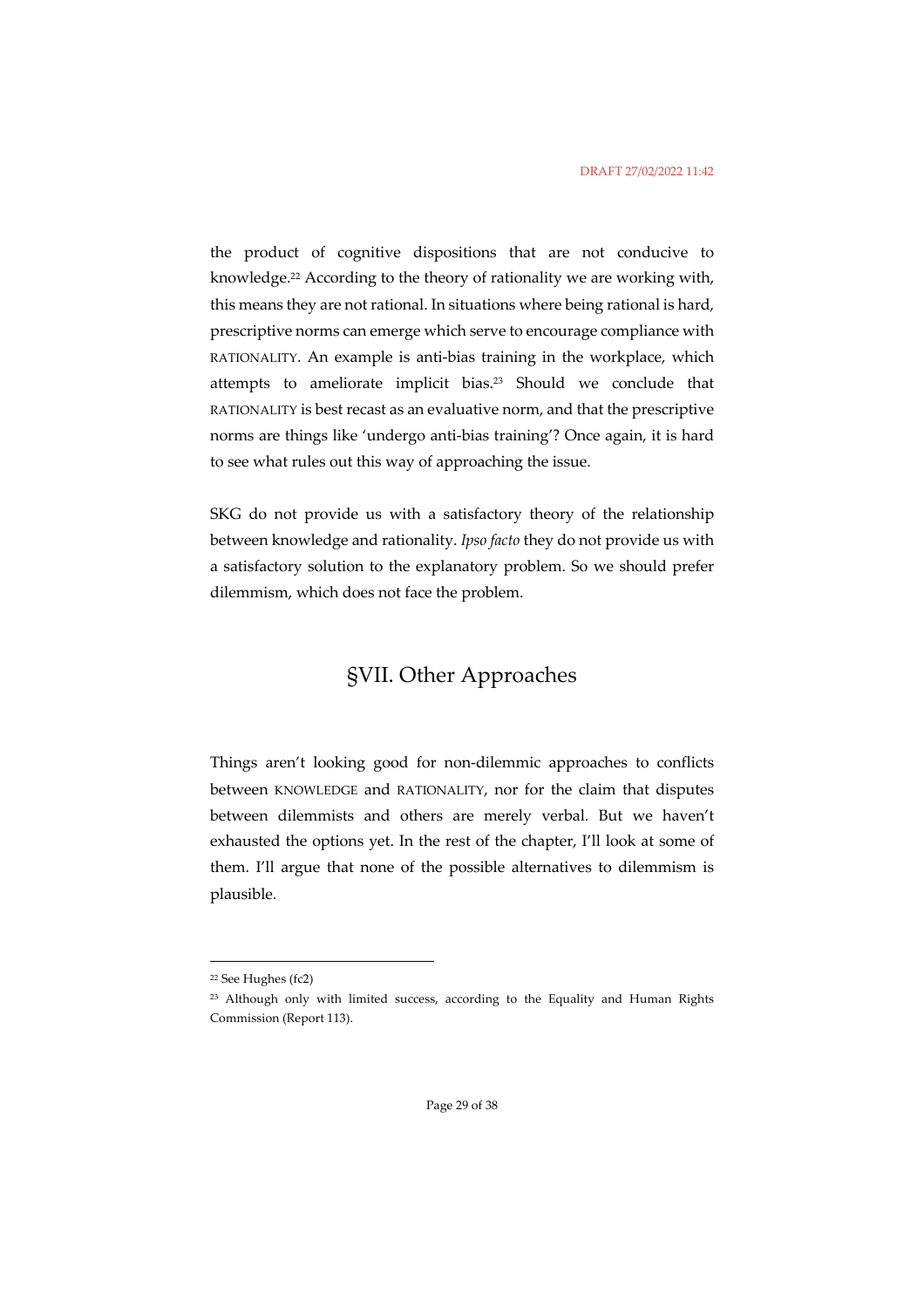### *§7.1. Permissivism*

One common reaction to the claim that cases like that of Sartre's student are moral dilemmas is to argue that the agent doesn't face two conflicting requirements – to stay home and to go and fight, for example – but rather a single, non-conflicting, disjunctive requirement: to *either* stay home *or* go and fight.24 If epistemic dilemmas are analogous to moral dilemmas, then this response might also look attractive when it comes to conflicts between KNOWLEDGE and RATIONALITY. The resulting view would be a kind of radical permissivism. It would say that our thief ought to either believe that they have a painting by Brueghel *or* not believe it. So long as he does one or the other, he's doing fine.

Whatever its merits when it comes to moral dilemmas, radical permissivism has little to recommend it as an approach to conflicts between KNOWLEDGE and RATIONALITY. Because it says there is nothing wrong with believing without knowing, it too faces the explanatory problem. As far as I can tell, it provides no solution. It also fails to accommodate the datum that each of KNOWLEDGE and RATIONALITY seems to be distinctly *non-optional*. For these reasons, it should be rejected.

### *§7.2. The Weighing Approach*

A different approach holds that each of KNOWLEDGE and RATIONALITY generates genuine epistemic requirements, but one of these requirements is weightier than the other, and so takes precedence when the two conflict. This approach holds the promise of offering us a univocal, non-dilemmic, answer to what our thief should believe: either he should believe that p,

<sup>24</sup> Donagan (1984), Zimmerman (1996).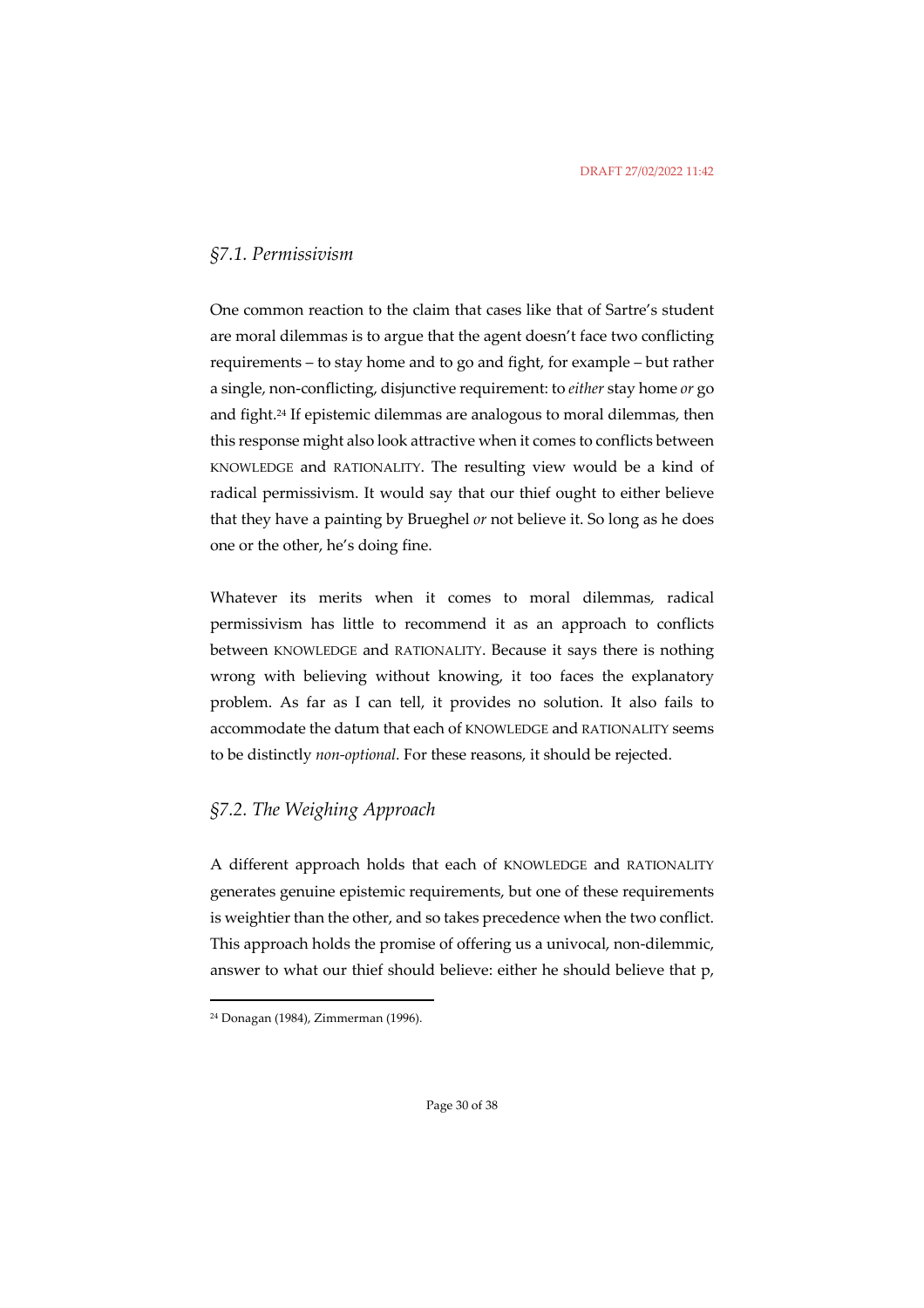because RATIONALITY outweighs KNOWLEDGE, or he should not believe that p, because KNOWLEDGE outweighs RATIONALITY. And if he should believe that p, it isn't also the case that he shouldn't believe that p, and vice versa.

The idea that one can face two conflicting requirements, one of which outweighs the other, has some appeal in certain cases of moral conflict. If I've promised to meet a friend for lunch, but on my way over I come across someone having a severe asthma attack and I'm the only one around to help, then whilst I'll violate an obligation whatever I do, it's clear what I should do – break my promise and help the person.

But how should we apply the idea to conflicts between KNOWLEDGE and RATIONALITY? Difficulties arise immediately. On the one hand, it seems plausible that RATIONALITY cannot outweigh KNOWLEDGE, since it *depends* on KNOWLEDGE for its normative force in the first place. On the other hand, we tend to judge violations of RATIONALITY more harshly than we do violations of KNOWLEDGE that aren't also violations of RATIONALITY. If our thief mistakenly believes that they have a Brueghel, it's understandable – anyone would have done the same in his situation. By contrast, if he doesn't believe that they have a Brueghel, thereby complying with KNOWLEDGE but violating RATIONALITY, we'll usually be much less sympathetic – the man's an idiot. And this seems to suggest that RATIONALITY should take precedence over KNOWLEDGE.

The problem is that the badness of violating RATIONALITY is altogether *different* to the badness of violating KNOWLEDGE. Violations of the latter don't necessarily reflect poorly on the cognitive dispositions of the agent. Rather, they focus on the bad results their cognition produced on this occasion. By contrast, violations of the former don't necessarily tell us anything about how the agent's cognition fared on this occasion, but they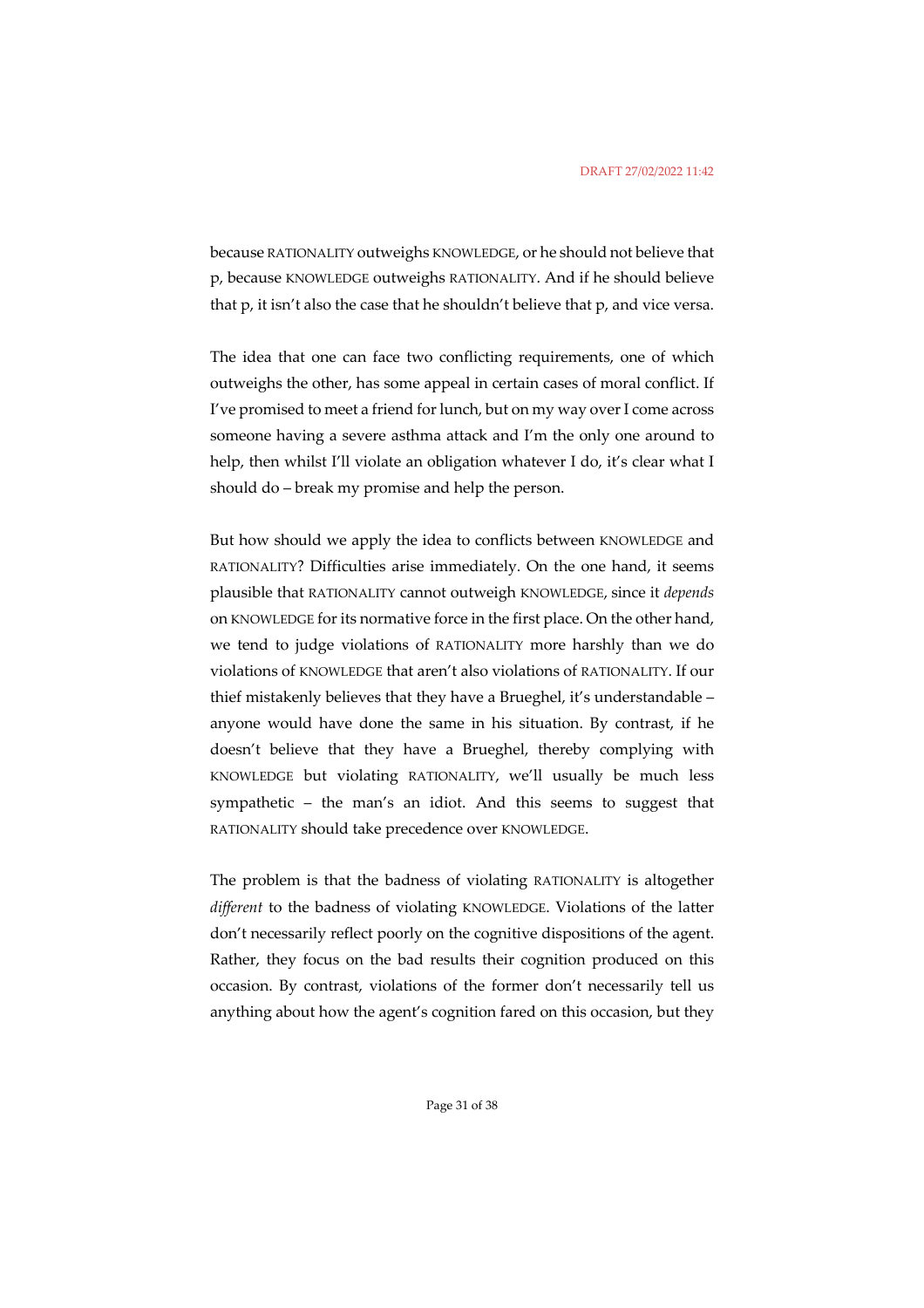do reflect poorly on the agent's cognitive dispositions. There are two kinds of rights and wrongs here, not one, and they cannot be judged along the same, or at least sufficiently similar, dimensions of evaluation in a way that makes meaningful weighing possible. This incommensurability makes it impossible to apply the weighing approach.

### *§7.3. The Excuses Approach*

Another approach is to accept KNOWLEDGE but reject RATIONALITY, arguing that those who accept RATIONALITY have confused excusable violations of one norm with the existence of another norm.25 Since an agent who complies with RATIONALITY does what any reasonable person trying to comply with KNOWLEDGE would do in their situation, they should not be blamed or criticised for believing that p. But, the argument goes, this only shows that they have a good excuse for believing that p, not that they ought to have believed that p. Excuses mitigate wrongdoing. They don't make wrongdoing rightdoing.

If the claim here was simply that the fact that a belief is rational makes it an excusable violation *of KNOWLEDGE*, then I would agree. This is not in tension with the idea that RATIONALITY is a requirement-generating norm. Hence, it is compatible with the dilemmic view. But a stronger claim is being made: that rational beliefs are not merely excusable violations of KNOWLEDGE, but that there is no sense in which one *ought to have* rational beliefs – that is, RATIONALITY isn't a genuine epistemic norm. And this, it seems to me, is seriously misguided. If it were correct, we should not think anything is going wrong, epistemically speaking, when one believes irrationally, provided that one complies with KNOWLEDGE. This entails,

<sup>25</sup> Littlejohn (2013, fc1)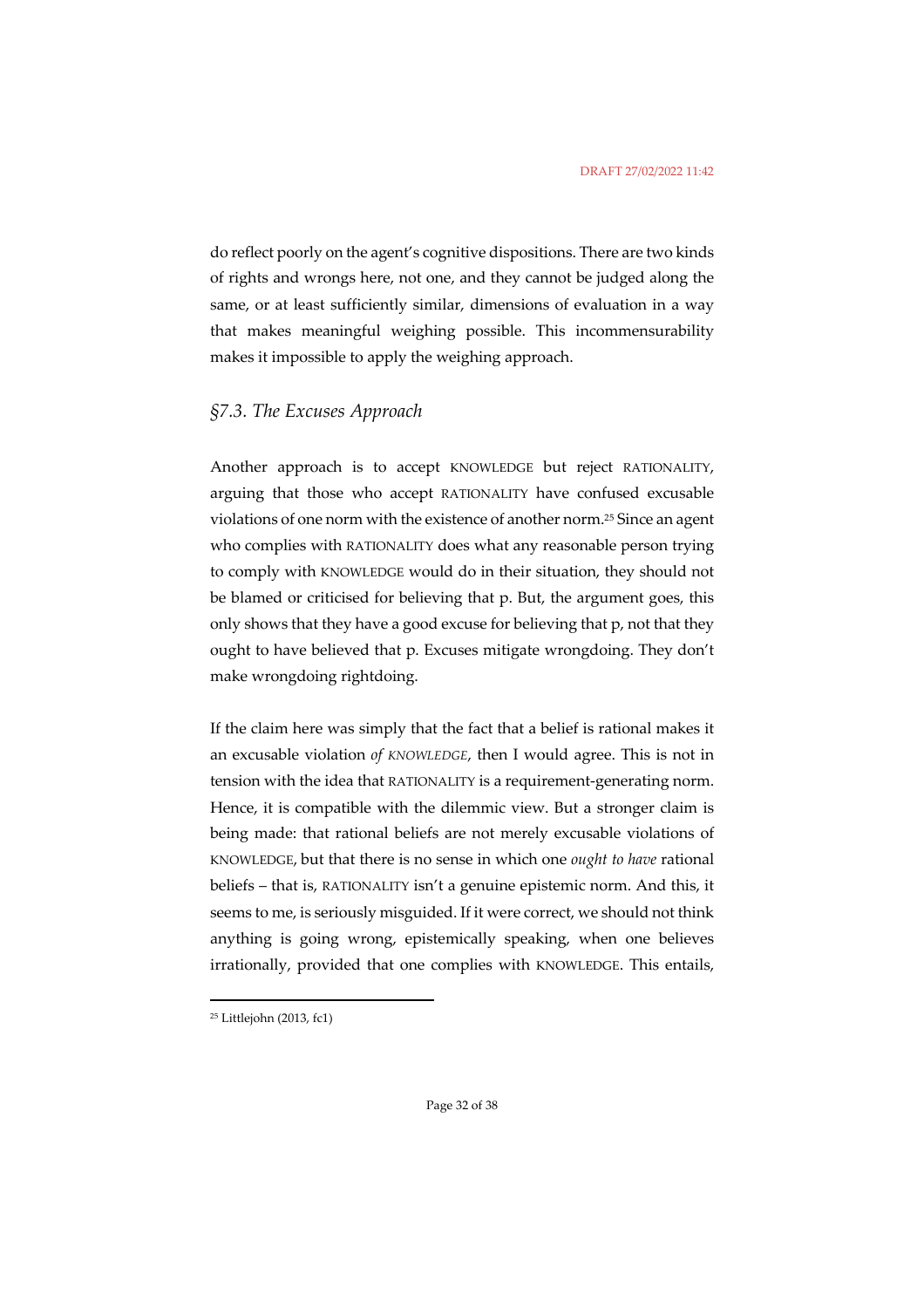*inter alia,* that there would be nothing wrong with our thief suspending judgement on whether they have a Brueghel, despite the fact that he hasn't the slightest reason to think it's a fake, since in suspending judgement, he complies with KNOWLEDGE. This is extremely counterintuitive, to say the least. *Clearly* something has gone wrong. Dilemmism accommodates that observation. The excuses view does not. So, we should prefer dilemmism.

### *§7.4. The Dividing Approach*

Like dilemmists, dividers (e.g. Littlejohn fc2) think KNOWLEDGE and RATIONALITY are both genuine epistemic norms, and that conformity with each is non-optional. However, they maintain that the two norms don't really conflict.26 This, they claim, is because 'ought' means two different things in KNOWLEDGE and RATIONALITY. Our thief ought<sup>k</sup> not believe that they have a Brueghel, and ought<sup> $R$ </sup> to believe that they have one. But according to the divider there is no more of a conflict here than there is in saying that I can<sup>LEGAL</sup> buy a house in Hampstead (no law prohibits it), but also can'tFINANCIAL buy a house in Hampstead (I don't have that kind of money), or that a guy is tall<sup>ACADEMIC</sup> for an academic, but not tallBASKETBALL for a basketball player.

However, the claim that distinguishing between two meanings of 'ought' shows that there is no conflict looks wildly implausible when applied to analogous cases. Consider Sartre's student's dilemma again. In keeping with their approach to conflicts between KNOWLEDGE and RATIONALITY, a divider might argue that he ought<sup>FAMILY</sup> to stay home, and ought<sup>PATRIOTISM</sup> to

<sup>26</sup> At least, this is something one often hears. I'm not sure if it's Littlejohn's view. At one point he suggests that dilemmists can be dividers. So it may be that he sees the dividing approach as a way of semantically implementing dilemmism, rather than as a competing view.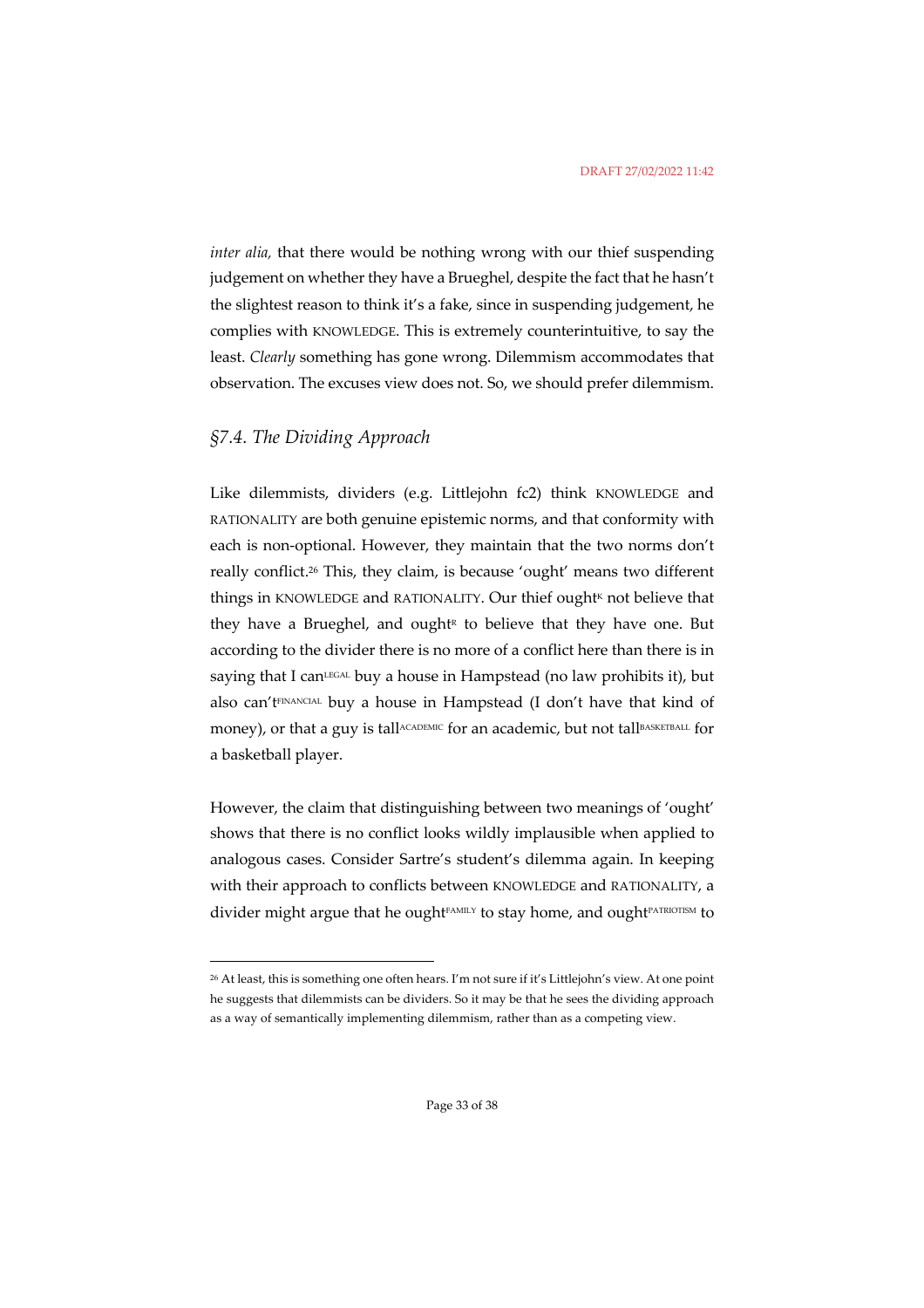go and fight. This may be true. But the idea that this shows there is no dilemma after all is absurd. Or suppose we invent a silly game with two rules. Rule 1: If it's a Monday, you must wear a hat. Rule 2: If it's an evennumbered calendar day, you must not wear a hat. On Monday the 2<sup>nd</sup>, these rules conflict, giving rise to a dilemma. It would be ridiculous to try to deny this by pointing out that you oughtRULE-1 to wear a hat, but oughtRULE-<sup>2</sup> to not wear a hat. Again, this may be true, but it does absolutely nothing to show that there isn't a conflict.27 If the divider's claim isn't plausible in these cases, there is no reason to think it is any more plausible when it comes to conflicts between KNOWLEDGE and RATIONALITY.

# §VIII. Summing Up

Greco argues that there cannot be epistemic dilemmas; the mark of an epistemic dilemma is unavoidable epistemic residue, and there cannot be such a thing – the Reflection Argument shows as much. We have seen that the Reflection Argument doesn't work. It relies on the false assumption that we cannot rationally engage in preemptive epistemic quasi-blame, it overgenerates disastrously, and it faces the problem of inscrutable cognizers. The problem of inscrutable cognizers also shows that epistemic residue is not a good diagnostic by which to identify epistemic norms – and hence epistemic dilemmas. But even if it was, *contra* Greco, epistemic dilemmas would be possible, as the Jamie case shows. Greco is also concerned that if we don't identify epistemic dilemmas with unavoidable epistemic residue, we run the risk of merely verbal disputes. But as we have seen, this is incorrect – there are other diagnostic tools available with

<sup>27</sup> C.f. Gibbons (2013)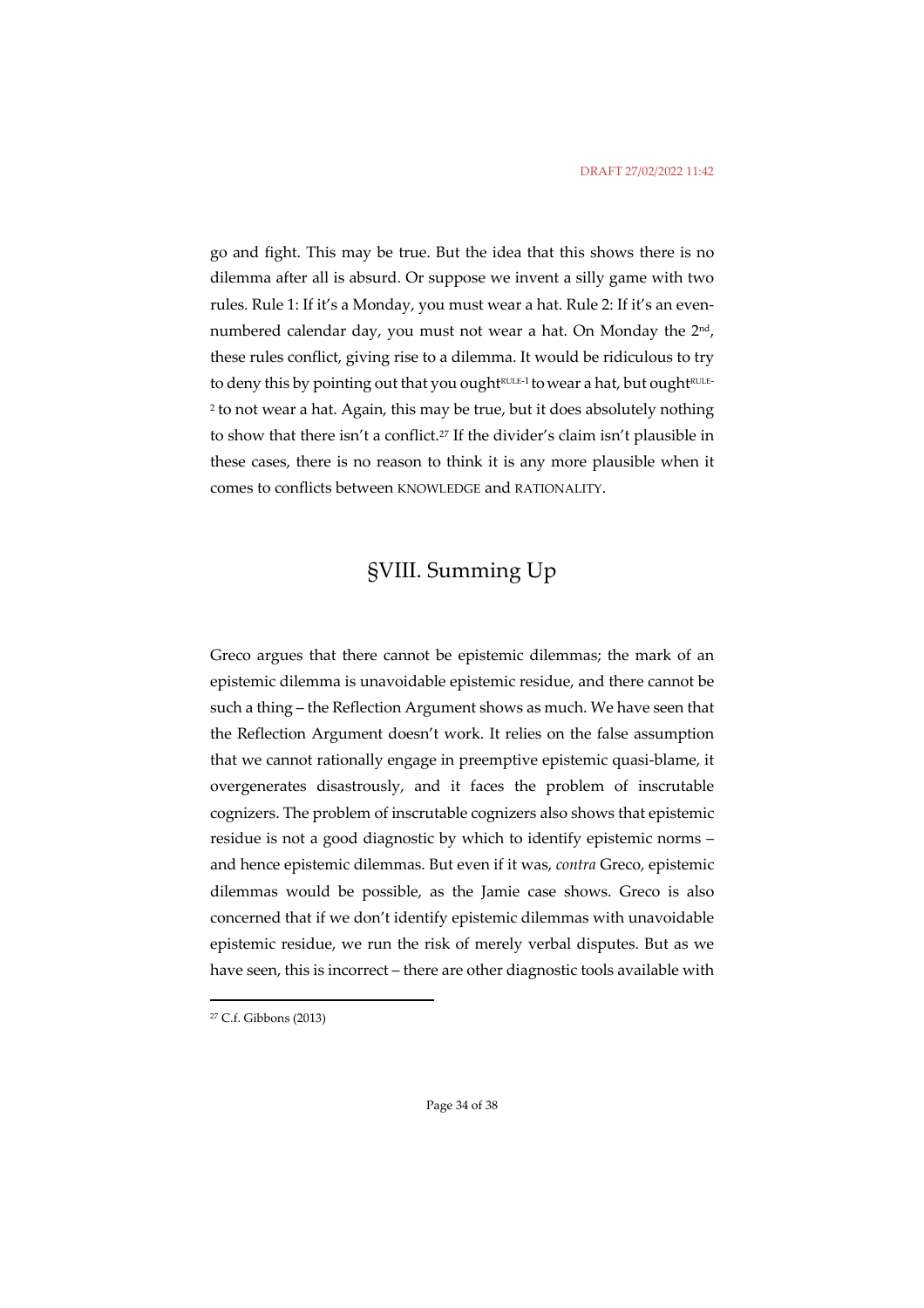which to distinguish dilemmic from non-dilemmic views. Finally, we have seen that non-dilemmic approaches to KNOWLEDGE and RATIONALITY face serious problems, problems which dilemmism does not face. For this reason, amongst others, we should be dilemmists.28

# §IX. References

Alston, W. 1988, "The Deontological Conception of Epistemic Justification" *Philosophical Perspectives* 2: 257–299

Brandom, R. 1994. *Making It Explicit: Reasoning, Representing, and Discursive Commitment*. Harvard University Press.

Chisholm, R. 1966. *Theory of Knowledge*. Prentice Hall

Donagan, A. 1984. "Consistency in Rationalist Moral Systems" *The Journal of Philosophy* 81: 291-309

Equality and Human Rights Commission Research Report 113: *Unconscious bias training: An assessment of the evidence for effectiveness*

Gibbons, J. 2013. *The Norm of Belief*. Oxford University Press

Greco, D. forthcoming. "On the Very Idea of An Epistemic Dilemma" Hughes, N. (ed.) *Epistemic Dilemmas*. Oxford University Press

<sup>28</sup> Thanks to Dan Greco, Mike Hannon, Daniel Kodsi, and Tim Williamson for comments and discussion.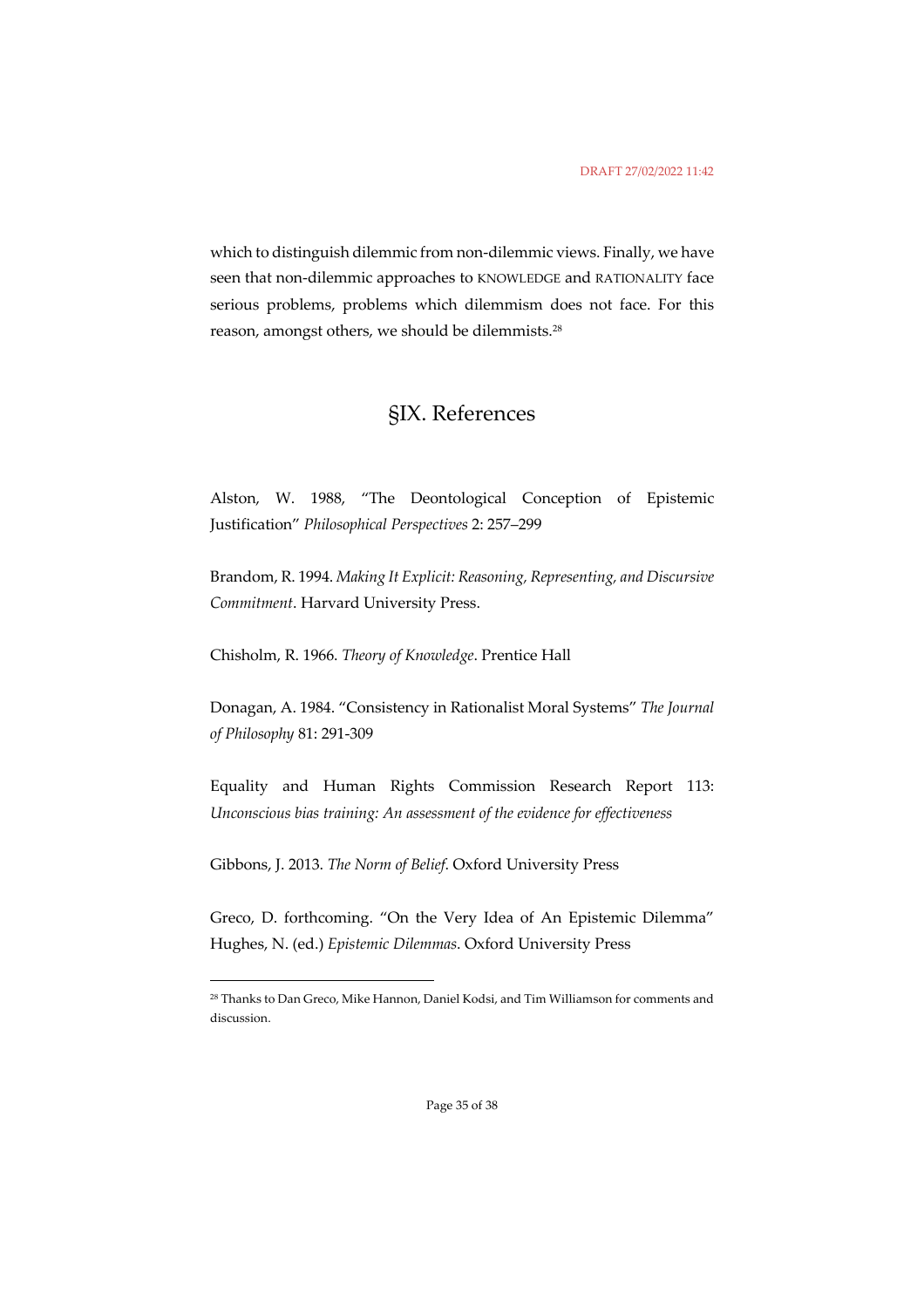Hughes, N. 2019. "Dilemmic Epistemology" *Synthese* 196: 4059-4090

Hughes, N. forthcoming-1. "Whose Afraid of Epistemic Dilemmas?" McCain, K., Stapleford, S., & Steup, M. (eds) *Epistemic Dilemmas: New Arguments, New Angles*.

Hughes, N. forthcoming-2. "Evidence and Bias" Lasonen-Aarnio, M. & Littlejohn. C. (eds.) *The Routledge Handbook of the Philosophy of Evidence*

Hughes, N. manuscript-1. "Epistemology Without Guidance"

Hughes, N. manuscript-2. "Epistemic Feedback Loops (Or: How Not To Get Evidence)"

Kornblith, H. 2002. *Knowledge and its Place in Nature*. Oxford University Press.

Lasonen-Aarnio, M. 2010. "Unreasonable Knowledge" *Philosophical Perspectives*. 24: 1-21

Lasonen-Aarnio, M. 2020a. "Enkrasia or Evidentialism? Learning to Love Mismatch" *Philosophical Studies* 177: 597-632

Lasonen-Aarnio, M. 2020b. "Dispositional Evaluations and Defeat" Brown, J. & Simion, M. (eds.) *Reasons, Justification, and Defeat*. Oxford University Press.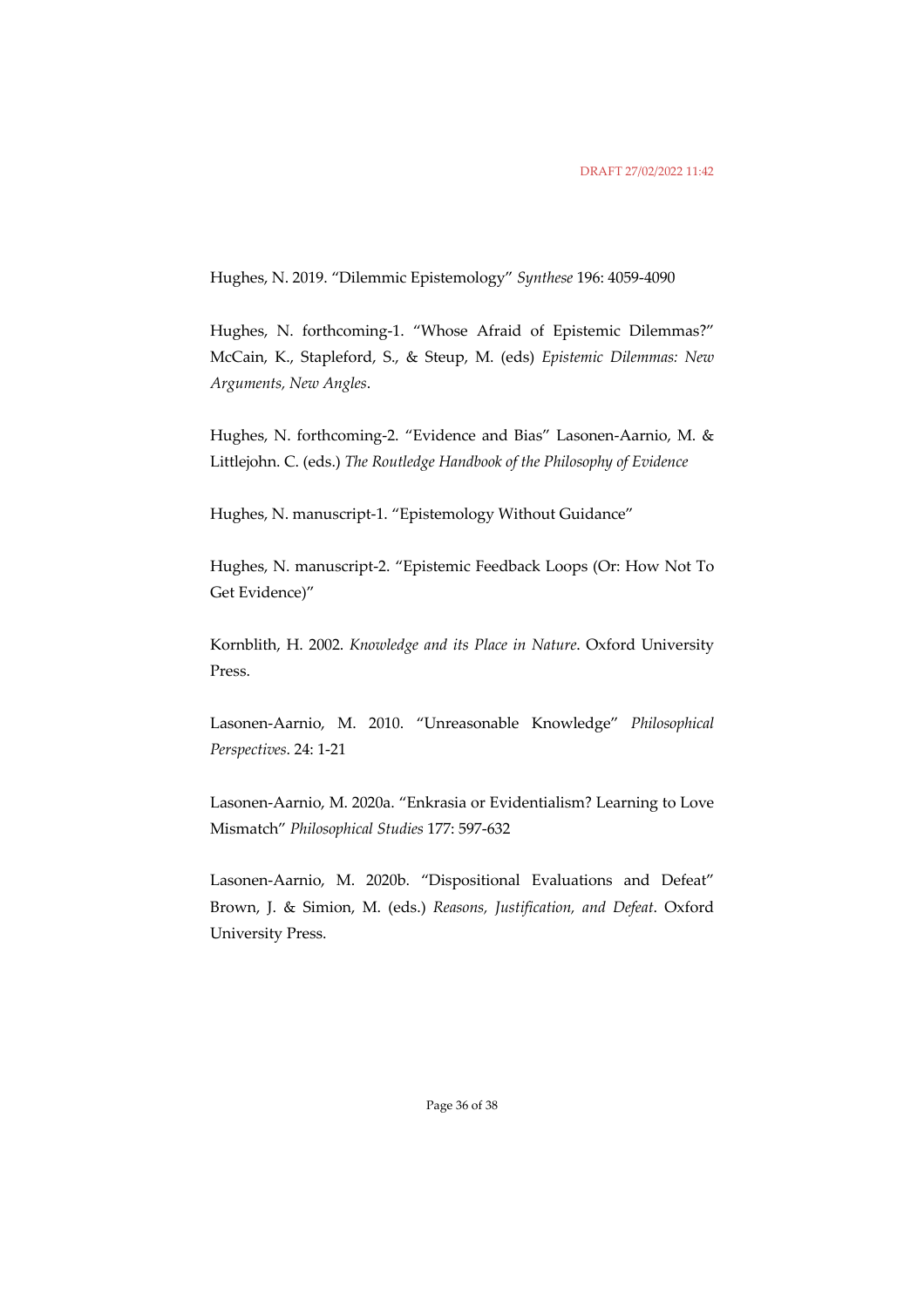Lasonen-Aarnio, M. forthcoming-1. "Virtuous Failure and Victims of Deceit" Dutant, J. & Dorsch, F. (eds.) *The New Evil Demon Problem*. Oxford University Press

Lasonen-Aarnio, M. forthcoming-2. "Perspectives and Good Dispositions" *Philosophy and Phenomenological Research*.

Littlejohn, C. 2013, "The Russellian Retreat" *Proceedings of the Aristotelian Society* 113 (3): 293–320

Littlejohn, C. forthcoming-1. "A Plea for Epistemic Excuses" Dutant, J. & Dorsch, F. (eds.) *The New Evil Demon Problem*. Oxford University Press

Littlejohn, C. forthcoming-2. "Doxastic Dilemmas and the Method of Division" Hughes, N. (ed.) *Epistemic Dilemmas*. Oxford University Press

McHugh, C. 2012. "The Truth Norm of Belief" *Pacific Philosophical Quarterly* 93: 8-30

Nelson, M. 2020. "Epistemic Tension and Epistemic Duty: A Rossian Account" McCain, K. & Stapleford, S. (eds.) *Epistemic Duties: New Arguments, New Angles*.

Simion, M., Kelp, C., & Ghijsen, H., 2016. "Norm of Belief" *Philosophical Issues*

Williamson, T. forthcoming-1. "Justifications, Excuses, and Sceptical Scenarios" Dorsch, F. & Dutant, J. (eds.) *The New Evil Demon: New Essays on Knowledge, Rationality, and Justification*. Oxford University Press

Page 37 of 38